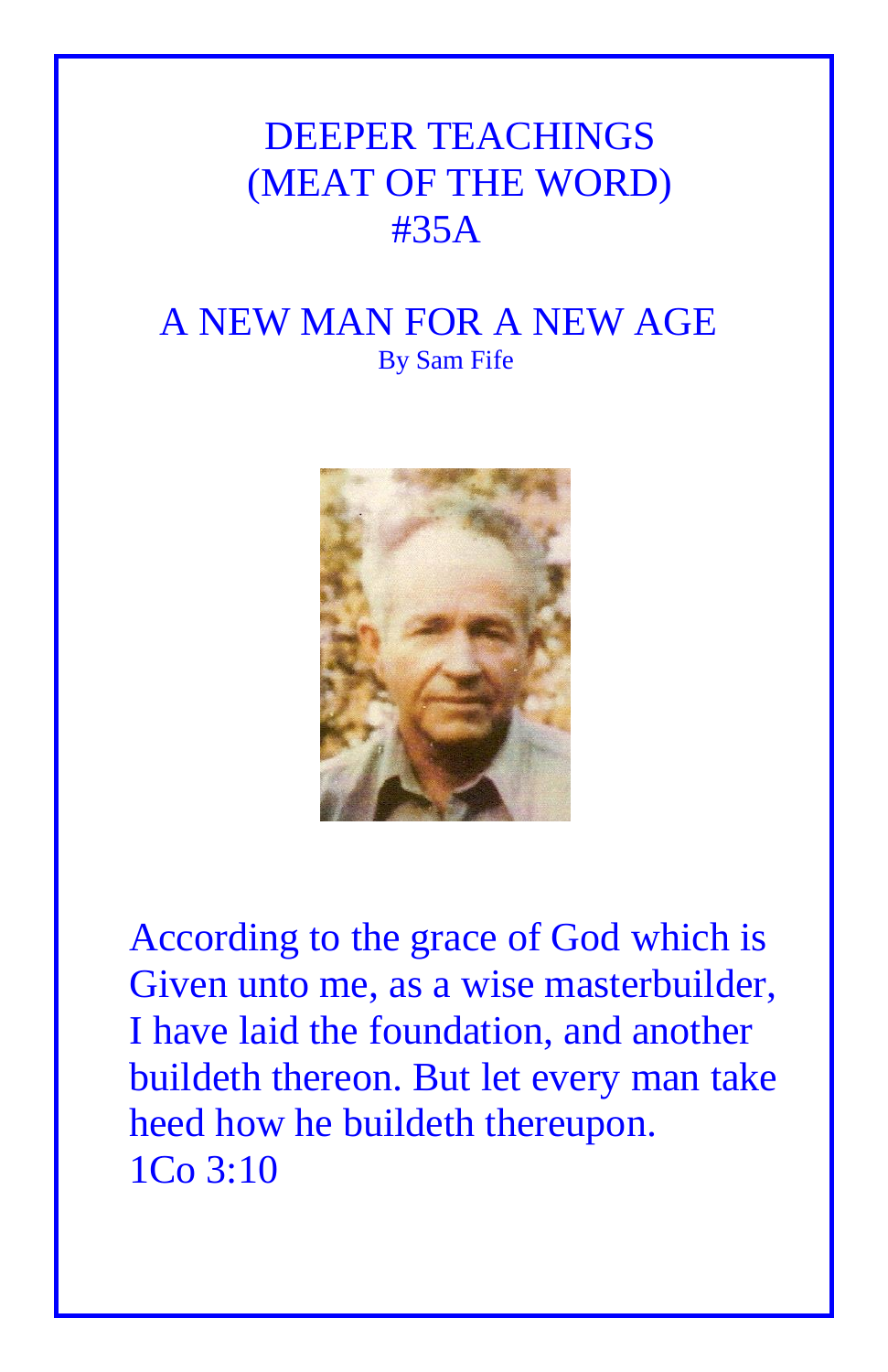## **A NEW MAN FOR A NEW AGE by Sam Fife**

Eph 1:8 Wherein he hath abounded toward us in all wisdom and prudence; 9 Having made known unto us the mystery of his will, according to his good pleasure which he hath purposed in himself: 10 That in the dispensation of the fullness of times he might gather together in one all things in Christ, both which are in heaven, and which are on earth; *even* in him:

Eph 2:14 For he is our peace, who hath made both one, and hath broken down the middle wall of partition *between us*; 15 Having abolished in his flesh the enmity, *even* the law of commandments *contained* in ordinances; for to make in himself of twain one new man, *so* making peace;

 Too long have God's children stood gazing at the cross of Calvary and rejoiced that their sins are forgiven because of it, with no real understanding of the mystery of Christ and the purpose of God in reconciling us unto Himself through the cross. Too few have seen either the great provision of God in Calvary, or the great purpose of God in Christ. Both are revealed to us in the few verses of Scripture that are our text for this study.

 First, in verse eight, we see the great provision of God, as Paul says, " Wherein he hath abounded toward us in all wisdom and prudence." Notice that word "hath" is past tense. God has already given us all wisdom and prudence, nineteen hundred years ago, when Jesus shed His blood to make us clean vessels having ascended to the right hand of God, and having received the promise of the Spirit (Acts 2:33), He sent Him to indwell us and teach us all things, and lead us into all truth. In that hour He abounded toward us in all wisdom and prudence. He hath already done it. When the Spirit took up His abode in us at our new birth, in that hour we were given all wisdom. We do not need to remain in ignorance any longer. The old apostle Paul in Colossians 1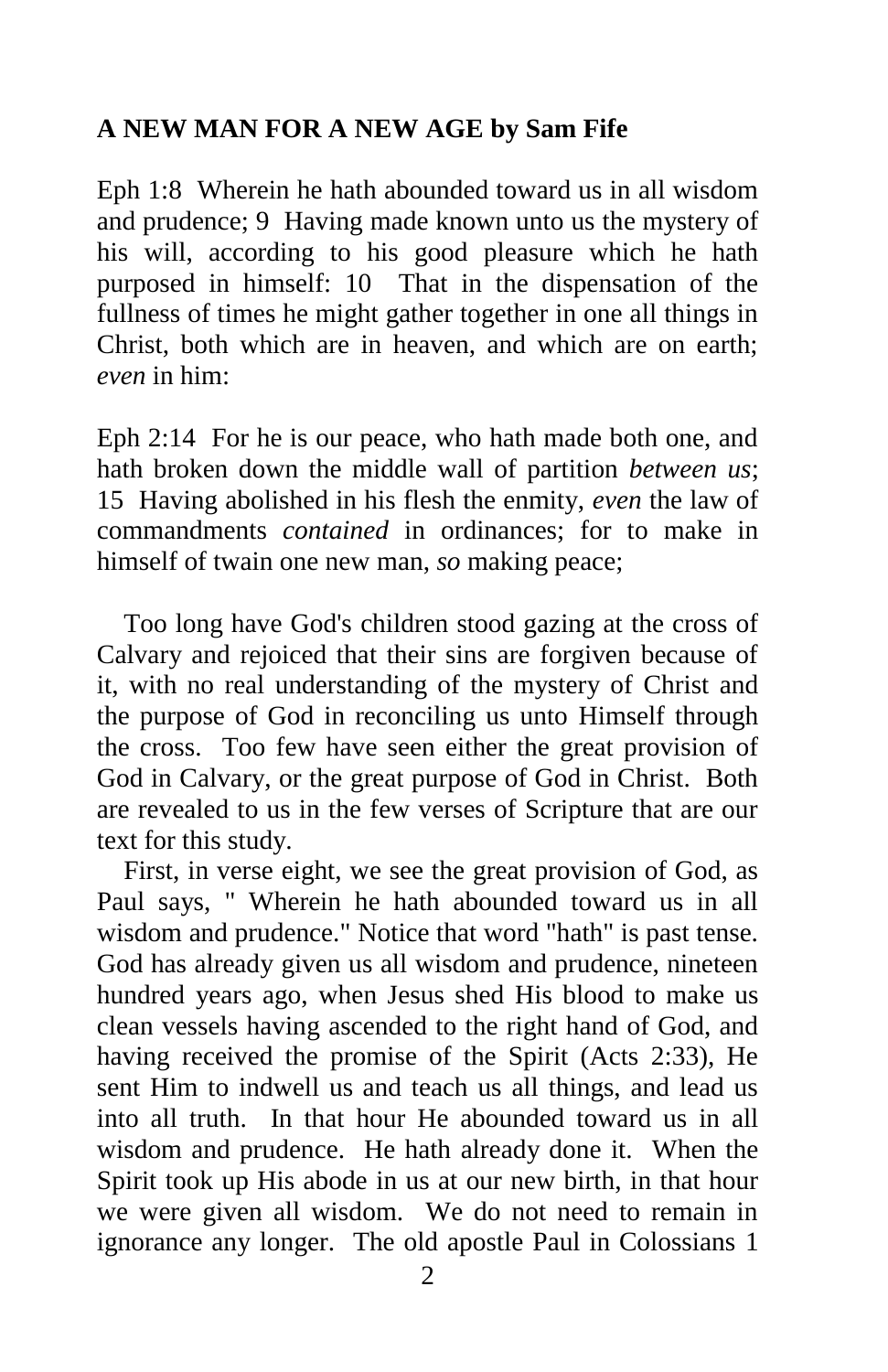said, "I am made a minister that I might fulfill the Word of God, even the Mystery, which hath been hid from times past but now is made manifest to his saints." The mystery which is "Christ in you the hope of glory." During ages past the mystery of Christ was hid in God, but since the giving of the Holy Spirit through the work of Jesus at Calvary, it is now made manifest to us His saints. The people of the Old Testament age did not know why they killed a lamb every year. Nor why God gave them a specific pattern for building the Tabernacle in the wilderness. Nor why that Tabernacle had three divisions and seven pieces of furniture. Nor why the High Priest had to be dressed a certain way. These things, which make up the mystery of Christ, were all hidden in God waiting to be revealed. But with the coming of the New Testament age and the giving of the Holy Spirit to teach us all things and lead us into all truth, He is unveiling them for us and they are now being made manifest to His saints. We do not have to remain in darkness any longer for He has abounded toward us in all wisdom and prudence.

 They used to tell us there are just some things God does not want us to know; that we just had to take everything by faith, because they themselves were neither dedicated nor consecrated enough to get on their knees and get the answer from God. Then they would quote us the scripture in Isaiah which says, ". . . as the heavens are high above the earth so God's ways are above our ways." It is true that in Isaiah's day three thousand years ago God's ways were as high above our ways as the heavens above the earth, but in this hour the two are getting closer and closer all the time. The day is coming when there will be no difference at all. His ways will be our ways and our ways will be His ways, for we will be in Him and He will be in us. Paul saw this day nineteen hundred years ago and said, "Now we see through a glass darkly but then face to face. Now we know in part but then shall we know even as we are known." The "then" that Paul spoke of, when we would see face to face, and know as we are known, is upon us.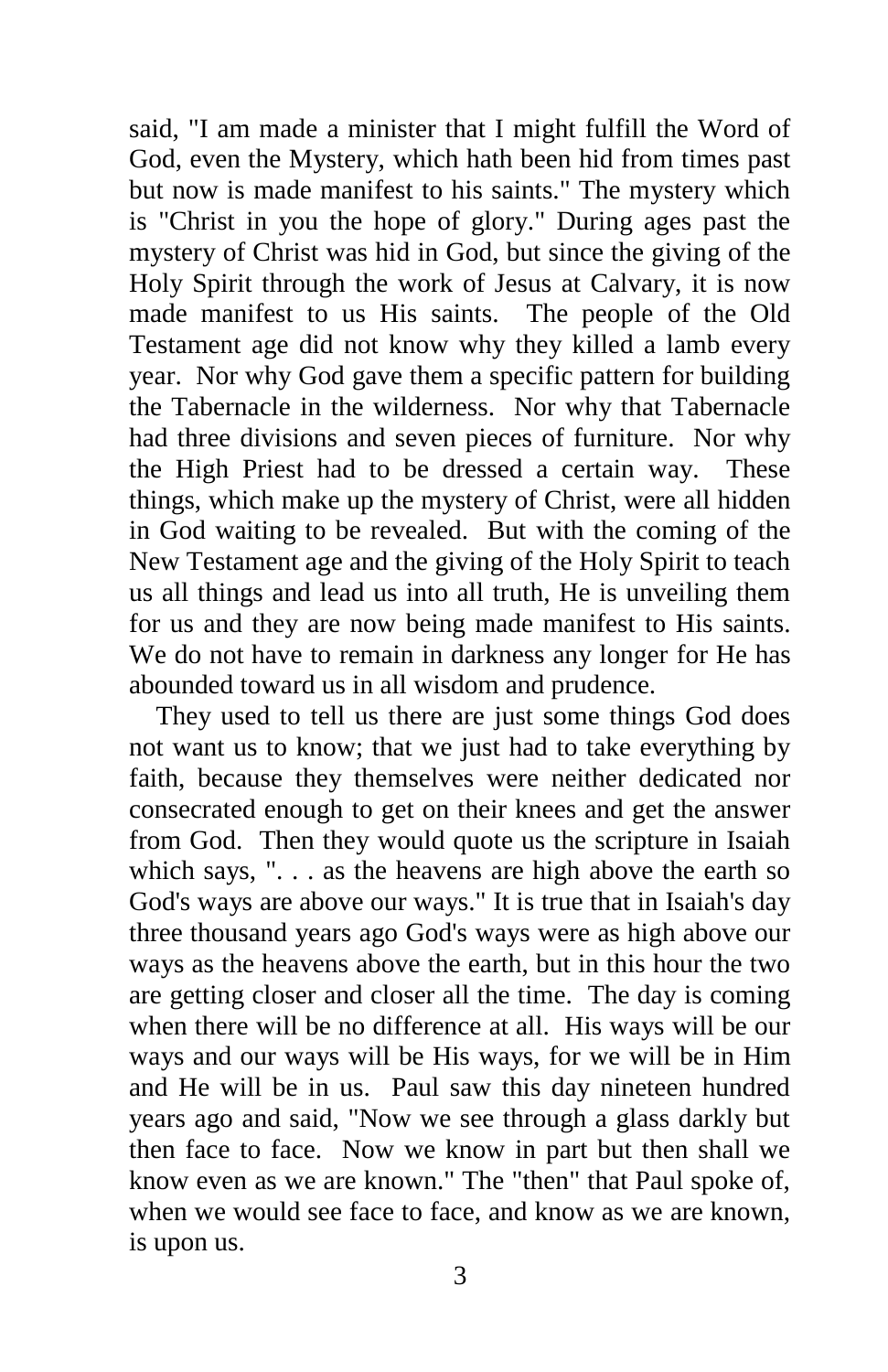Verse nine goes on to say that the Lord has made known unto us the mystery of His will. Again the word "has" is past tense. We are not, in this hour of human history, waiting for God to decide to let us know the mystery of His purpose in creating us. Nineteen hundred years ago, Paul said, He has already made known the mystery of His will. His Spirit, who came unto us when Jesus went back to the Father, is searching out each heart, which is truly hungry, to bring forth the mystery in them.

 Then in verse ten, Paul tells us what the mystery of His will is, "That in the dispensation of the fullness of times, He might gather together in one all things in Christ, both which are in heaven and which are on earth; even in Him."

 First we need to understand this phrase, "In the dispensation of the fullness of times." A dispensation is a period of time in which God deals with his people in a certain way. The dispensation of the fullness of times is a period of time in which God is going to complete and fulfill all the things He has been laying the foundations for in all the times in the past, and that dispensation of the fullness of times is upon us. That dispensation of the fullness of times is now.

 Then Paul goes on, in verse ten, to reveal that God's purpose in this dispensation of the fullness of times is to gather together. All who are able to see by the Spirit can see all over the world today, a great gathering together by the Spirit of God. God's children are growing up and breaking out of the denominational walls their leaders have built around them and are coming together in store building meetings and living room convocations. They are casting aside their denominational labels and doctrines, impelled by the Spirit of God within them to draw closer to their brother and sister in Christ, even though they may have been born in different sects. The men of the Full Gospel Business Men's Fellowship have been greatly used of God to break down the walls and gather together those who are in Christ from every sect and creed. What a thrill it was to see in Dallas two years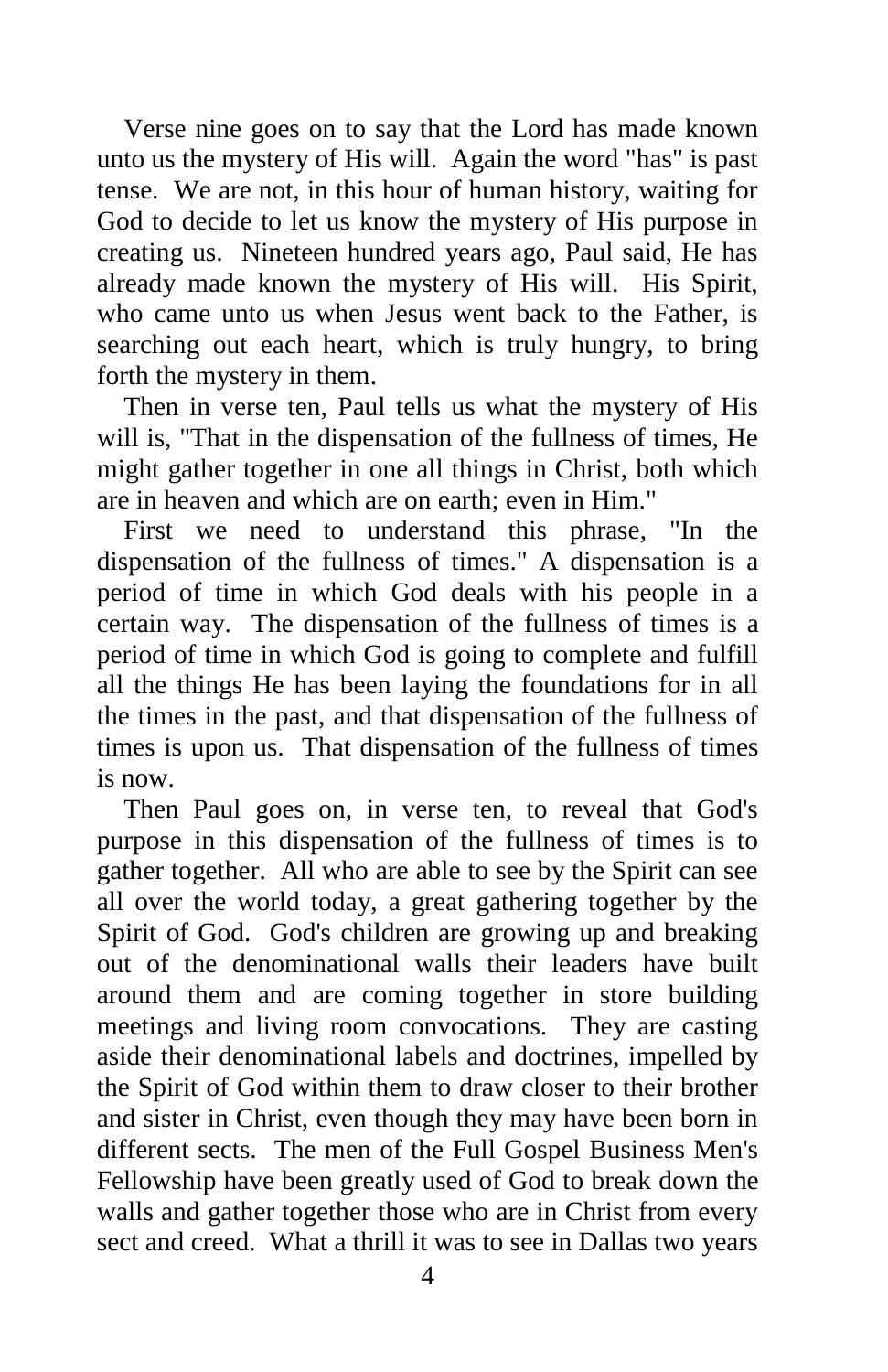ago, the Baptist preacher and the Lutheran preacher, and Methodist, Pentecostal, Episcopalian, and Catholic priest, all standing shoulder to shoulder, with hands uplifted, speaking in tongues and magnifying God. Truly in this dispensation of the fullness of times God is gathering together. But the revelation of the mystery of God's will does not stop there. Paul goes on to say, "That he might gather together in one." If we miss that little phrase "in one" we will yet fall short of the purpose of God. If we miss the meaning of this phrase all of our gathering together will be in vain. For it is possible for people to gather together and yet not be one. And God's purpose is not just that we should all do away with our past denominational names and affiliations, and come together in one big world church organization, but that we might become one Body of Christ, in the fullest sense of the word, even in Him.

 We, of course, cannot do this by any plans or effort of our own. He has a divine order plan for accomplishing this, His purpose. All we can do is yield to His Spirit and let Him lead us into the revelation and fulfillment of His plan.

But even this is not the full revelation of His purpose. Paul goes on to say, "That he might gather together in one all things which are in Christ." I am so glad he said, "All things which are in Christ." Many in the world are trying to gather together all things under their banners, and their bondage. The communists are trying to gather all things together under their banner. Politicians of every other nation and ideology are trying to gather all things together under their banner. Each church denomination is trying to gather all things together under their banner. But all are works of the flesh and they are not going to succeed. Paul said, He is gathering together all things which are "in Christ," and that phrase "in Christ" makes this gathering together a work of the Spirit of God. Therefore, it is bound to succeed.

 Then Paul goes on to reveal the great scope of God's purpose and to show that it reaches into the heavenlies also,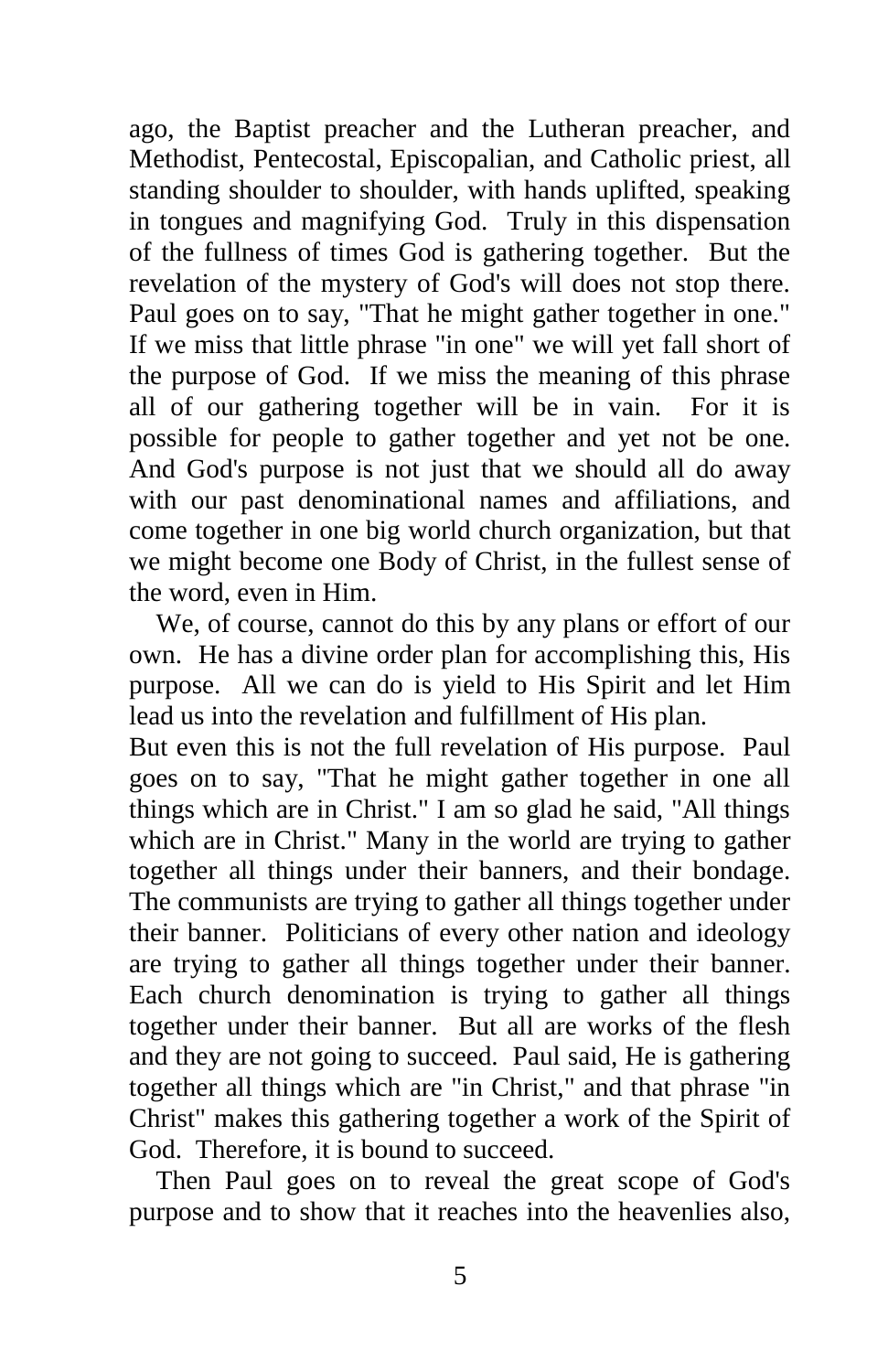as he says, "That he might gather together in one, all things which are in Christ both which are in heaven and on earth."

 In this dispensation of the fullness of times, God is not only gathering together all things on the earth that are in Christ, but also those that are in the heavens. Too many of God's people are so limited in their understanding of God's plan, that they are unaware that there are those in the heavenlies that are in Christ also. The saints of past generations, that are in the heavenlies, have been waiting for the dispensation of the fullness of times, so they could be one with us. The ministering spirits, that are called angels, are also in Christ, for the Bible says, "Of Him and by Him do all things consist and have their being." And this is the hour in which God is going to remove the veil that has separated those in the heavenlies, who are in Christ, from those in the earth, even the veil of our flesh. And the hour cometh when right here on this good green earth I am going to have the same communication and fellowship with Michael, and Gabriel, and all the heavenly host, that I am having with my brethren in Christ that are here with me now.

 You say, "Brother Fife, do you really think you can have communication and fellowship with the angels?" I am already having communication and fellowship with the angels, though it is not as perfected as it is going to be. If it were not for the ministering angels, who watch over my plane as I fly across the earth carrying the Word of the Lord, the devil would have long since knocked it out of the air. How often have they warned me in a vision of the enemies plan to knock it out of the air. One morning a few months ago, three fellow ministers and I were scheduled to fly from Lubbock, Texas, to San Francisco. Early in the morning the angel of the Lord awakened me, and in a vision, showed me my plane flying through the air with several dark clouds following trying to catch it. But also, between my plane and the dark clouds, I saw a golden plane flying. The Lord was saying the angels were flying escort with us, to watch over us. About two hours from San Francisco, Brother Frank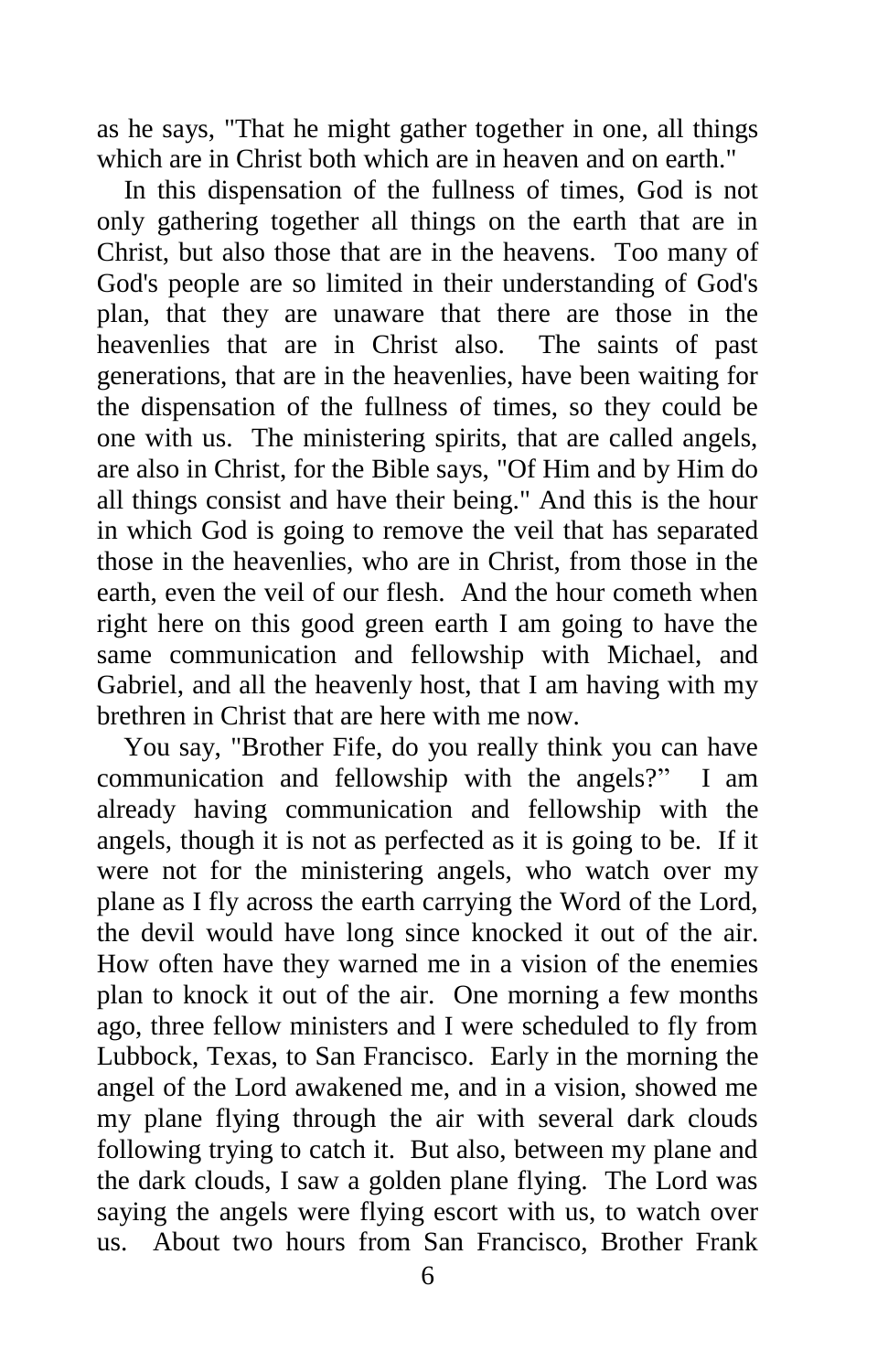Walker, in the back seat, said, "Brother Fife, I just saw a vision of a plane crashing while landing." I realized the angel of the Lord was warning that the enemy was going to attempt to get us on landing, and made a mental note to watch for it. Sure enough, when we got into the San Francisco area, the airport we were to land on has two runways side by side. One is a mile long, and one is only eighteen hundred feet. I can land on the short runway when I am expecting it, because I approach at a very slow air speed. But when I am landing on the long runway I approach at 100 miles an hour. When I called the tower operator on the radio 15 miles out, he told me to come straight in on the long runway. But when I was about three hundred feet above the end of the runway another plane was coming in from the left, and the tower operator decided he wanted to put him on the long runway. So he asked me if I would move over and take the short runway. Before I thought the thing through I obeyed him. Then I realized I was coming in on the short runway with 100 miles an hour air speed, and that was too fast to land on the short runway and get the plane stopped before going off the other end. By the time I had thought the whole thing through I was only about 6 feet above the ground, and in that split second, when I had to make a decision whether to land and try to get it stopped or give it the power and go around again, I remembered the vision given two hours before, and realized the devil had tricked the tower operator into moving me over at the last minute, hoping I would make the wrong decision and run off the runway. So I jammed the throttle back to full power, eased the plane back up, and went around again and landed on the long runway.

It was obvious that the devil had tricked the tower operator into moving me over at the last minute in the hope that I would make the wrong decision and crack up. But the angel of the Lord had already warned us in a vision. We are already having fellowship with those in the heavens who are in Christ. For the Lord is removing the veil of our flesh, that has kept us separated from them, and in this dispensation of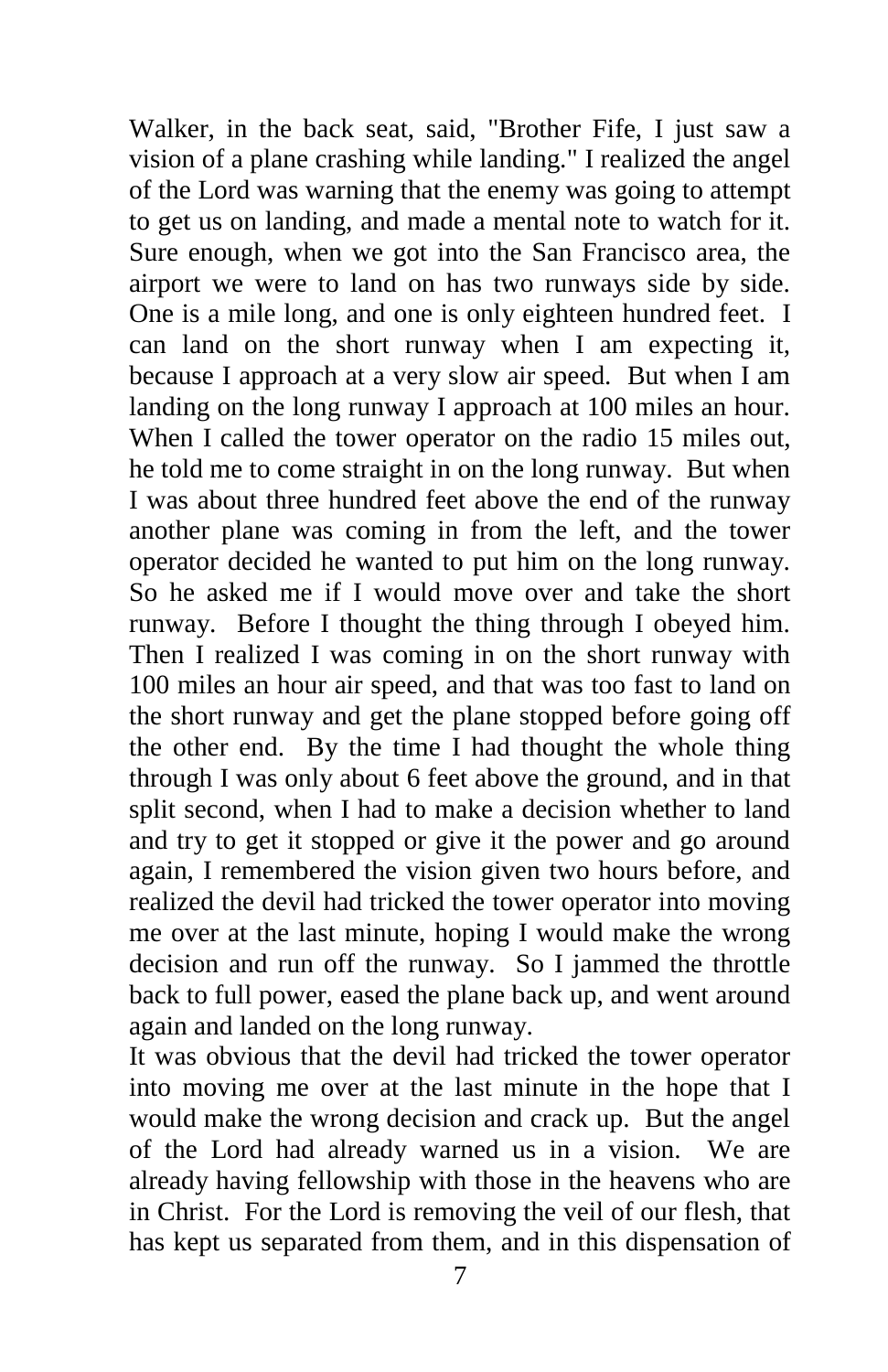the fulness of times He is going to bring us all together in one, even Christ Jesus.

 In Ephesians, chapter two, there are two verses of truth that must be added to this: "For he is our peace, who hath made both one, and hath broken down the middle wall of partition between us; having abolished in his flesh the enmity, even the law of commandments contained in ordinances; for to make in himself of twain one new man, so making peace" (Ephesians 2:14-15).

 In this dispensation of the fullness of times the Lord is breaking down all the middle walls of partition that has divided His people. He is breaking down the walls of partition of denominationalism. A number of years ago in Dallas, Texas, I saw the Baptist preacher, and the Lutheran preacher, and the Episcopalian, Presbyterian and Methodist and Pentecostal, and the Catholic priest all standing shoulder to shoulder and lifting up their hands, and speaking in tongues, and magnifying God.

 He is breaking down the middle wall of partition of race and color. Haiti is the only all Negro republic in the world. And not long ago, when I was down in Haiti, I ate with my Haitian brethren, I slept with my Haitian brethren, I hugged my Haitian brethren as I would any of my brethren here in the States. What a shame it is that some very immature Christians, and even ministers, have involved themselves on one side or the other of the current segregation or desegregation battle. For the Christians, that question was settled when we came to Calvary. The Bible says, "In Christ" there is neither male nor female, bond nor free, red or yellow, black or white. For regardless of our race or color, we have all been baptized by one Spirit into one body, and how in the world are you going to segregate yourself from your own body? Let those who are yet in the world fight over the segregation question. They are never going to settle it anyway. The only people who are ever going to be fully desegregated are the Body of Christ, those whom God is bringing together in one.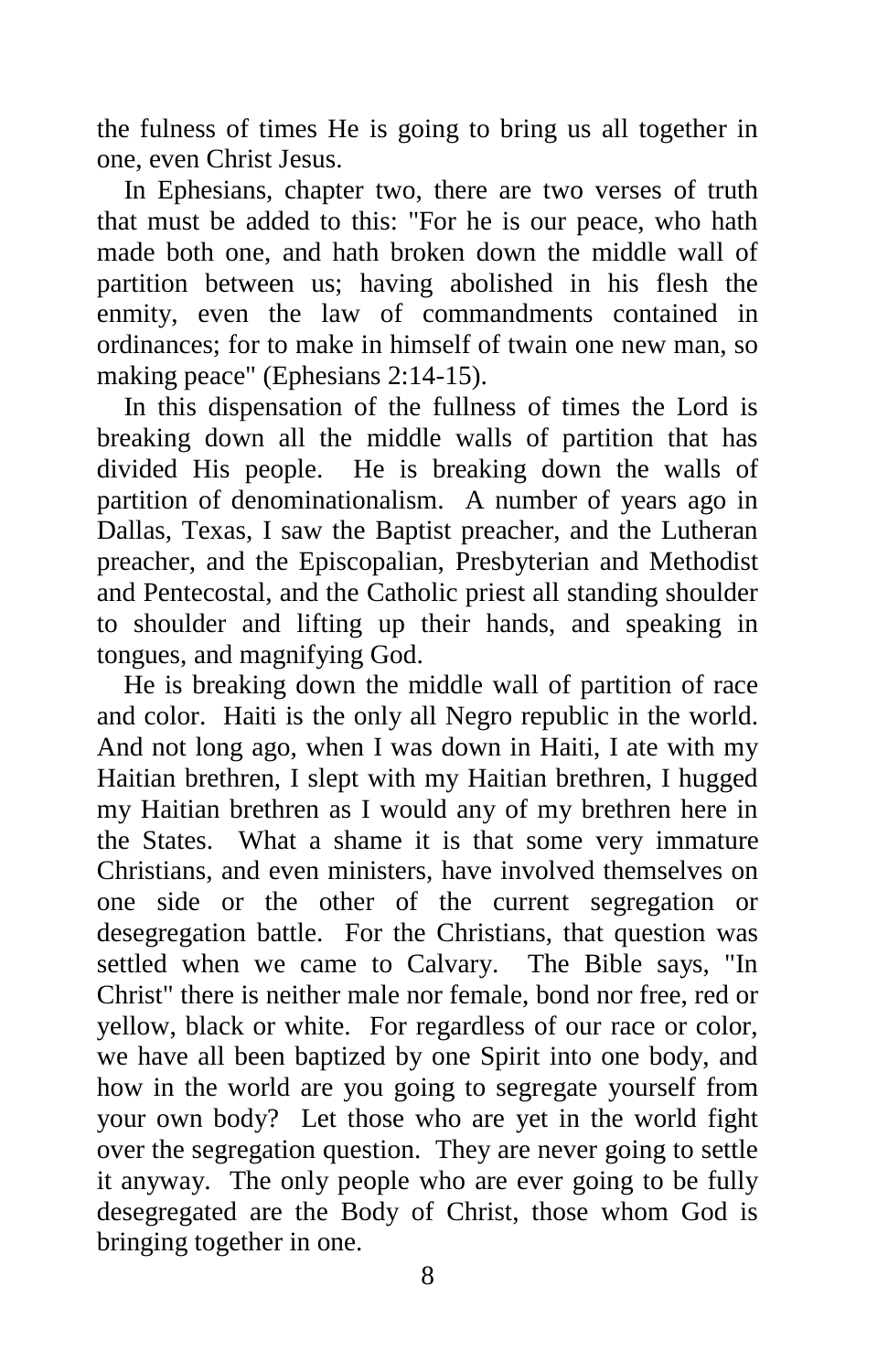Then Paul goes on to say, "He has abolished in his flesh the enmity, even the law of commandments contained in ordinances, for to make in himself of twain One New Man so making peace." And that is the ultimate thing God is doing in this dispensation of the fullness of times. He is breaking down all the middle walls of partition that He might make of the twain (all the twos) One New Man.

 This man is going to be a New Man for a New Age. For truly we are about to enter into a New Age. Most of us since we were children have heard either our parents, or our preacher talk about the end of the world, the end of the world. The truth is that there is not going to be any end of this world. There is just going to be an end of an age, and the ushering in of a new age.

 In the original language of the New Testament we find that Jesus never did speak of the end of the world, but only the end of the age. If you take a Young's Analytical Concordance, this is a big book that takes all the words in the English translation of the Bible, and right beside them gives the original Greek or Hebrew and the meaning. If one would take one of these, and look up all the scriptures where, in the King James, Jesus spoke of the end of the world, you would find that, in the original, Jesus did not say the "end of the world" at all, but only the end of the age." Then if you would look up the scriptures where, in the King James, Jesus spoke of those who would be counted worthy to attain to the next world, you would find that, in the original, He did not say "to attain to the next world" at all but only, "Those who are accounted worthy to attain to the next age."

 The truth is, there is not going to be any end of this world. There is only going to be an end of an age. The end of an age of sin, the end of an age of sickness and suffering. The end of an age where Satan and his demons have been ruling over the world, and the bringing in of a new age where this many-membered New Man is going to reign in righteousness. The end of an age in which God is preparing a many-membered New Man. When this New Man, the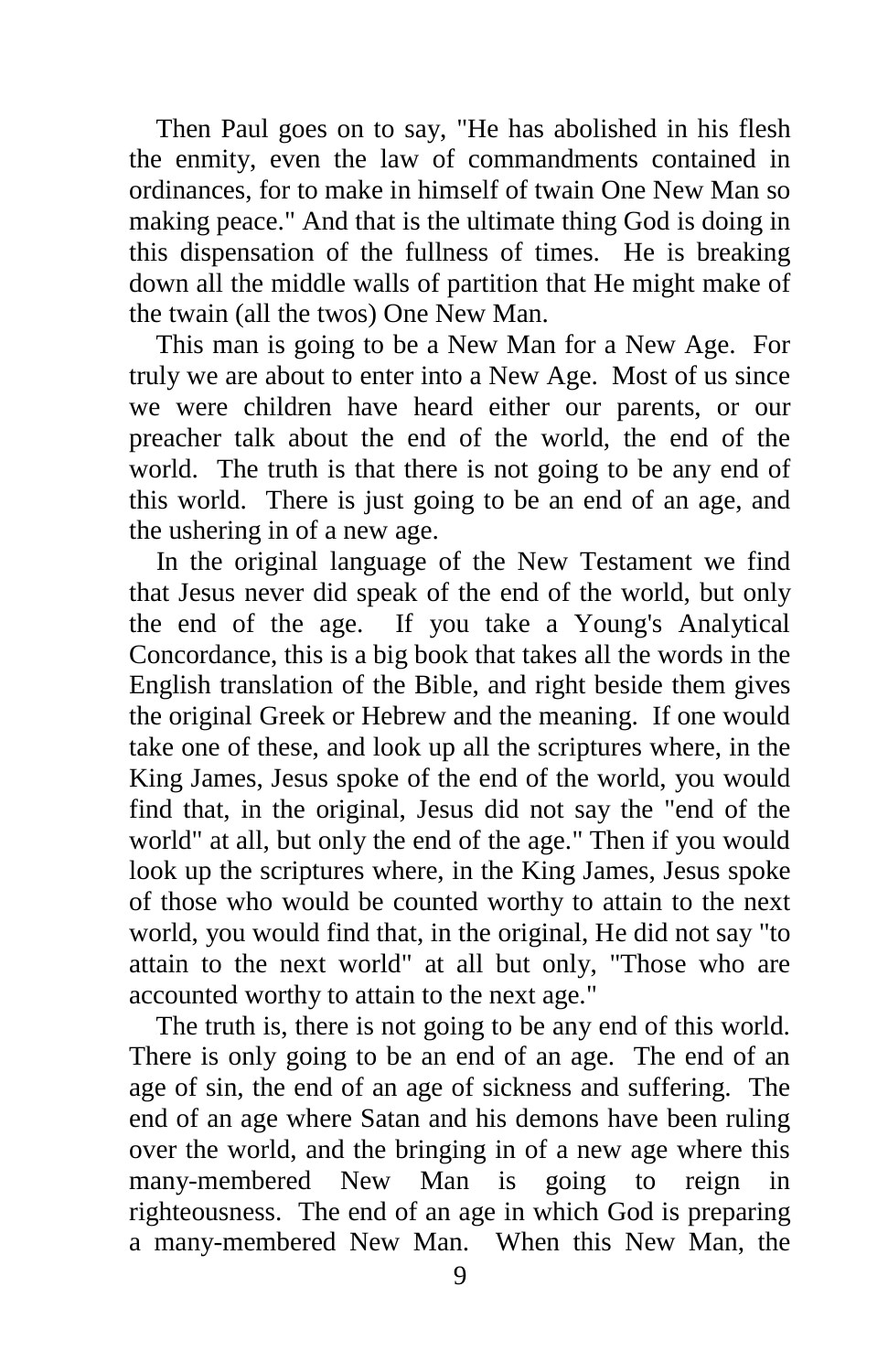Body of Christ, has been prepared, God is going to cleanse the earth of every other man by His judgment day, and turn the earth over to the New Man He has prepared to reign in righteousness in a New Age.

 This New Man is going to be after a New Order. He is not going to be after the old Levitical order of Aaron. Neither is he going to be after the so-called "democratic order" of the Church of our day. But he is going to be, "A priest forever after the order of Melchisedec." There is some very important New Testament truth that Paul desired to teach the Hebrew Christians of the New Testament age, concerning Melchisedec and the Melchisedec order, but he could not because their ears were dull of hearing. In Hebrews 5:10-12, Paul says, to the New Testament Christians of this day, that Jesus was called of God, a High Priest forever, after the order of Melchisedec. Then in verse eleven he tells them that he has many more things to teach them about Melchisedec and the Melchisedec order, but he cannot, because when for the time they were Christians, they ought to be teachers of others, they had become such as need the milk of the word again.

 Even so, there is still that same New Testament truth for New Testament Christians today, concerning Melchisedec and the Melchisedec order, that God wants to teach them today, but He cannot for the same reason. Because their ears have become dull of hearing, and when for the time they ought to have become teachers of others, they have become such as need the milk of the word again.

 But have you never hungered to know what the New Testament truth was that Paul desired to teach New Testament Christianity? I did for many years, and sought the Lord until he revealed it. Melchisedec was King of Salem, which later became Jerusalem, which, in Hebrew, means founded in peace or city of peace. Since Salem, or Jerusalem, means peace, Melchisedec, who was King of Salem, was king of peace. In that sense he was a type of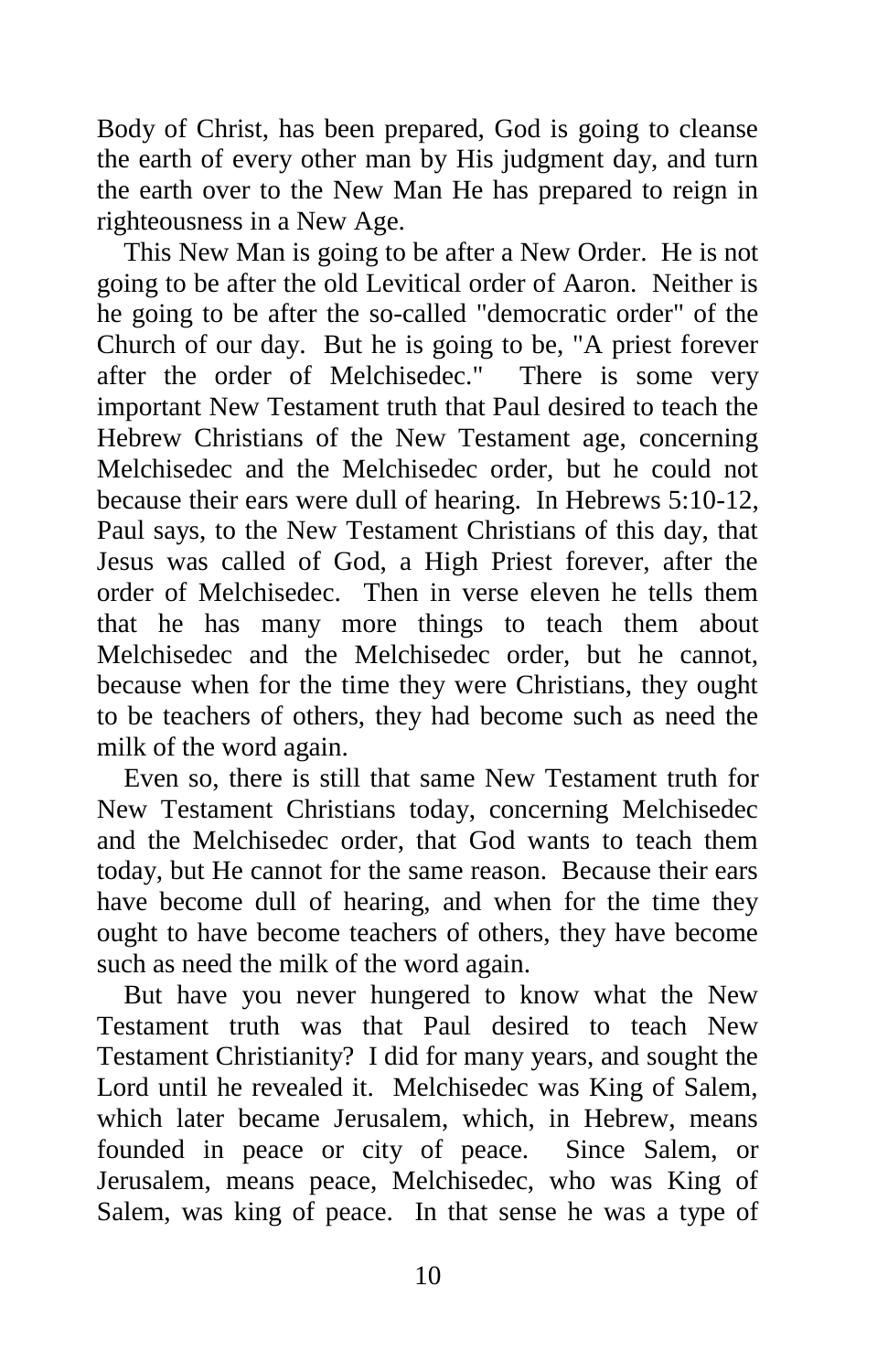Jesus, who is king of the New Jerusalem, and therefore king of peace.

 But more than that, Melchisedec is the only Old Testament character that is presented without genealogy. As Paul says, without father or mother, beginning, nor end of days. Every other Old Testament character is always presented with their genealogy. We read of so and so who was the son of so and so, who was the son of so and so, until finally we get bored with the genealogy. But no genealogy is given to us for Melchisedec. His mother or father is not given to us, neither his beginning or end. Not that he did not actually have a mother and father, but only that he was presented to us this way in the Scriptures, so that he might be a type of Jesus, who also has neither mother nor father, but abideth a priest forever, after the order of Melchisedec.

 Jesus was not born of an earthly father, but He was conceived of the Holy Ghost. And though He was born from the womb of the Virgin Mary, down here, since His resurrection He has entered into New Creation life and she is no longer His mother. So, like Melchisedec, He has neither earthly father nor mother, beginning nor end of days, but abideth a priest forever after the order of Melchisedec.

 Now, since God's order for Christ's Priesthood is the order of Melchisedec, and since we are the Body of Christ, then certainly God's order for us is the Melchisedec order.

 We who have been born again, we also have neither earthly father nor mother, but abide a priest forever, after the order of Melchisedec. For we also, in our new birth, have been conceived of the Holy Ghost, without an earthly father. And we were born from the womb of the mother, the Church, so, in the Spirit, we no longer have an earthly mother. And since Christ is eternal, having neither beginning nor end of days, and since we are in Him, we are eternal also. Therefore we also have neither father nor mother, beginning nor end of days, but abide a priest forever after the order of Melchisedec. For this many-membered man God is preparing, shall be the Priest of God in the earth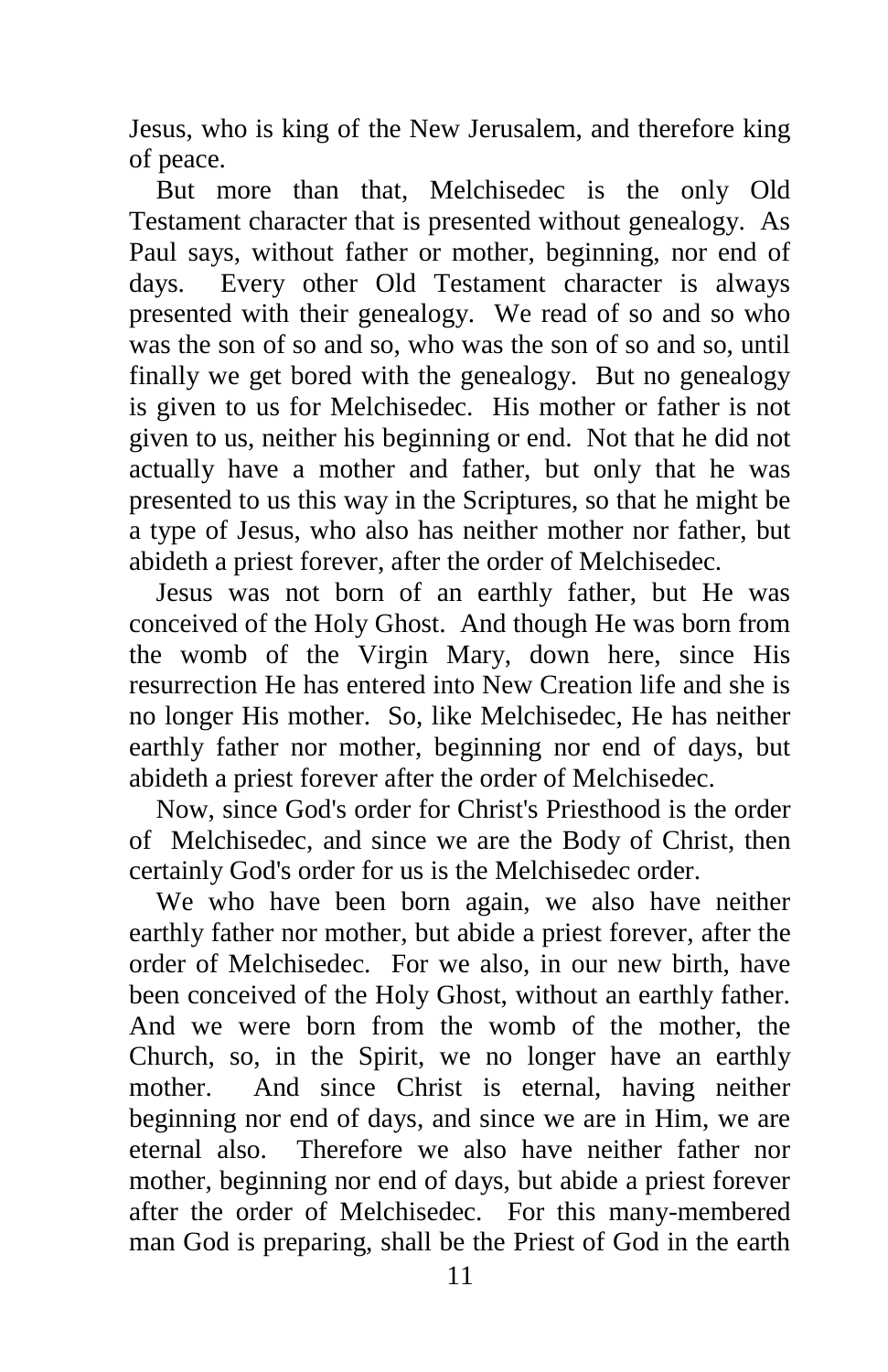in the new age. For a priest is only a mediator through whom God ministers to His creation, and, since we will be in Christ and He will be in us, His eternal priesthood will be worked out through us, who are His Body.

 Paul says the Old Testament High Priest, in the Levitical order of Aaron, was not suffered to continue on and on by reason of death overtaking them. Therefore, though one high priest might be a good one, and bring God's people back to God, when he died, another would take over, and make a mess out of everything. But after you and me, this manymembered man that God is preparing there is not going to be any other priesthood to make a mess of things, for we are the last priesthood. For we are in Him who is eternal, verily His Body, so we shall abide a priest forever, after the order of Melchisedec.

 A priest is one through whom God has fellowship with His creation. Since the Bible says Jesus is God's priest forever after the order of Melchisedec, and since we are His body, then His eternal priesthood shall be carried out through us forever. Since Jesus' priesthood is after the order of Melchisedec, and since we are in Him, the very Body of Christ, then God's order for us who are the Body of Christ is the Melchisedec order.

Therefore, this many-membered man that God is preparing to reign in the earth in a new age, is not to be after the order of the old Levitical, Aaronic, priesthood, neither after the socalled "democratic order" of the Church today, but after the order of Melchisedec. Now the next question is, what is the order of Melchisedec. The order for Christ's priesthood is the Melchisedec order, and therefore the order for His Body is obviously the Melchisedec order. If we want a revelation of that order, we simply study God's order for the Body of Christ and its members in their relationship to one another, and to their head Jesus.

 The most perfect type God has given us of His order for the Body of Christ is the human body. For the apostle Paul, in 1Corinthians twelve, makes it very clear that the human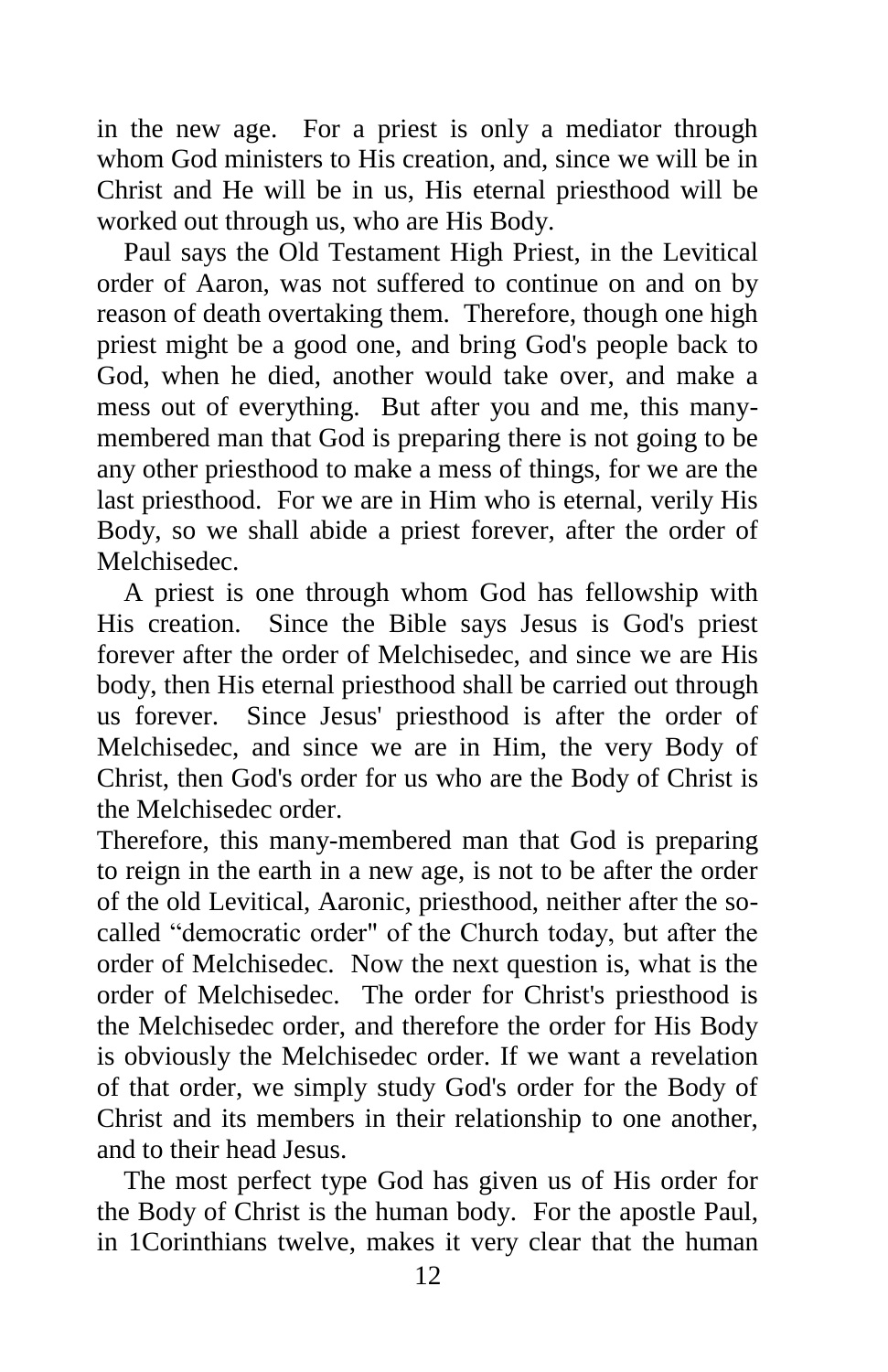body is a type of the Body of Christ. For in the twelfth verse he says, "As the human body is one body with many members, so also is Christ one body with many members." Paul did not use the human body as a type of the Body of Christ just because he needed an illustration, but because the Spirit, speaking through him, knew that in the beginning God made the human body a type of the Body of Christ. And the order that exists in the members of the human body in their relationship with their head, and with one another, is God's order for the Body of Christ in their relationship with their head, and with one another.

 We begin with the hand, the five-fingered hand. The hands are the ministry to the human body. It is their ministry to feed the human body, to wash it and to clothe it. And the five fingered hand is a type of the fivefold ministry that Jesus set in the Body of Christ at His ascension. Even as Ephesians 4:8-13 says, that when Jesus ascended He gave gifts unto men, "To some apostles, to some prophets, to some evangelists, some, pastors and teachers; for the perfecting of the saints, for the work of the ministry, for the edifying of the Body of Christ: till we all come in the unity of the faith, and of the knowledge of the Son of God, unto a perfect man, unto the measure of the stature of the fullness of Christ."

 The reason you have five fingers on your hand to feed your human body with, is to visibly and symbolically proclaim the revelation that God has set a fivefold ministry in the Body of Christ, to feed it on the spiritual food it needs to grow up into Him. The reason you have five fingers on your hand to bathe the human body with, is to symbolically proclaim the revelation that God has set the fivefold ministry in the Body of Christ, to wash it with the water of the Word. Ephesians 5:27 says Jesus gave himself for His Church that He might sanctify it and cleanse it with the washing of the water of the Word. The reason you have five fingers on your hand, to clothe your human body with, is to symbolically proclaim the revelation that Jesus has set a fivefold ministry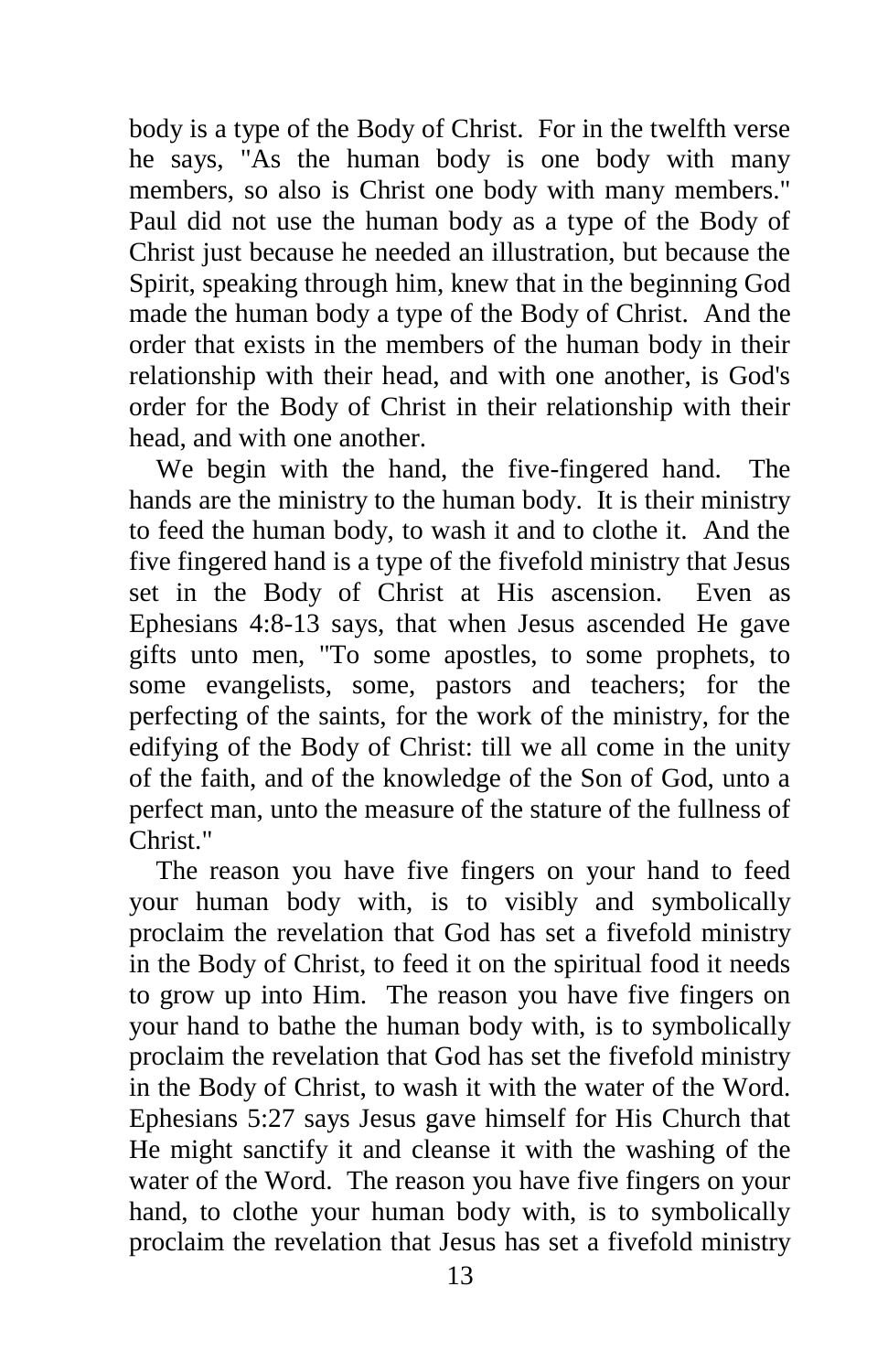in His Body to clothe it with the fine linen which, the book of Revelation says, is the righteousness of saints.

 The thumb is a type of the apostle. That is why it is the smallest on the hand. For Jesus said, "He that is chief among you let him be a servant." On the hand, it is the only one of the five that can touch the heads of the other four fingers. This is because it is the ministry of the apostle to be used of God to call out and train the other four ministries. He ministers to the heads of the other four ministries God's revelation of the hour, and they minister it to the flock. It is a scriptural fact, that in each generation apostles are the foundation stones upon which God builds. Therefore it is not His order to give the revelation of His eternal plan to prophets, or evangelists, or pastors (elders), or teachers, but only to apostles. Then, through their ministry across the earth, the other four ministries are raised up. Prophets to confirm and establish the revelation, pastors or elders to feed the flock and elaborate on it, evangelists to carry it out from the local body, teachers to teach it to the little ones.

This does not mean that pastors and teachers cannot receive much revelation by the Spirit, developing and expounding the revelation given through apostles, but only that the real blue-print of God's plan is given to the apostolic ministry. Scripturally this can be proven by the fact that, when Jesus came from heaven with the New Testament revelation, He did not give it to pastors, evangelists, prophets, or teachers because there weren't any yet. He gave it to twelve apostles, and through their ministries the other four ministries were raised up.

When, through Paul's ministry in every city, the other four ministries were raised up, they were left to feed and establish God's flock in the revelation of God. When Paul passed through Miletus on the way up to Jerusalem, he sent for the elders of the Church at Ephesus and said, "I have not shunned to declare unto you the whole counsel of God." They did not get it from God themselves. It was declared unto them through God's apostle, Paul. Let no one imagine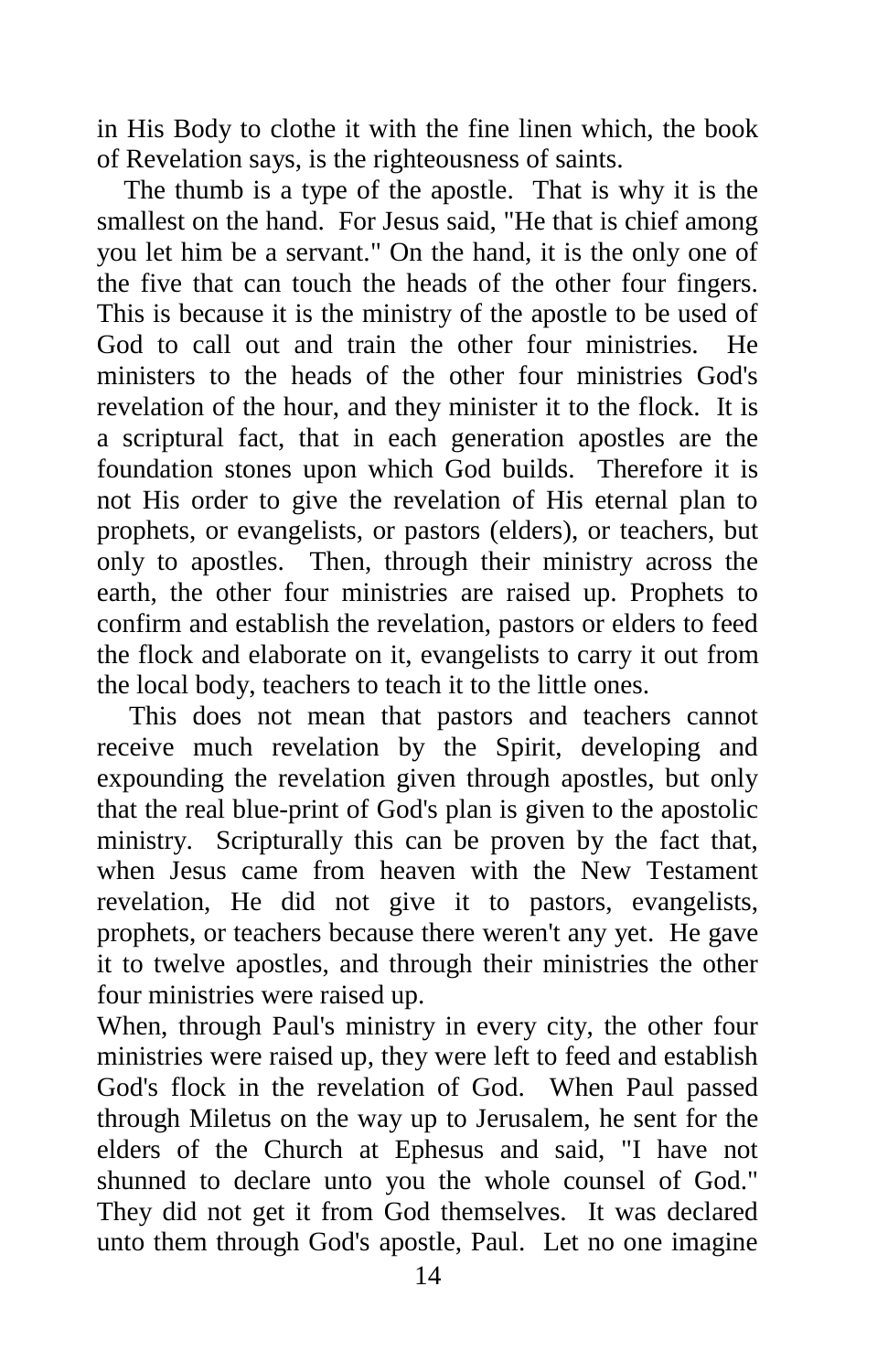this means that the other ministries will not receive revelation through the Spirit, elaborating, and developing the revelation, as they feed the flock. It only means that the blue-print for God's plan will be given through the apostolic ministry.

 The second finger on the hand, the forefinger, is a type of the prophet. That is why it is right next to the thumb, because we are built on the foundation of apostles and prophets. The prophet ministry is part of the foundation, because it is their ministry to receive word from heaven in vision and dream, confirming and establishing the revelation brought forth through apostles. The middle finger on the hand is a type of the evangelist. That is why it is the longest of all the five, for his is the outreach. He is the one who carries the message out from the local body, and wins others, and brings them back to the Body, to be fed and matured by the other ministries.

 Then the fourth finger on the hand is the elder or pastor. They are the ministry who feed the flock, watches over the flock to keep the wolves from coming in and tearing it; growing them up into that full maturity that God has ordained for them.

 Then, last of all, we have the little finger, the teacher. It is their ministry to teach the little ones, and feed them on the word brought forth through apostles and elders. Smallest of the four, but no less important, for no one of these ministries is more important than the other, for only all five, with each in its place ordained of God, can meet the total need of the Body of Christ. The great central truth that we need to understand is that one of these fingers by itself has very little strength to knock over anything. Take one finger by itself, and hit something with it, and about all you will do is hurt the finger. But when all five are joined together in a fist, you no longer have five but one. All five individual fingers have become one. Then you have a battering ram that when you swing it something is going down.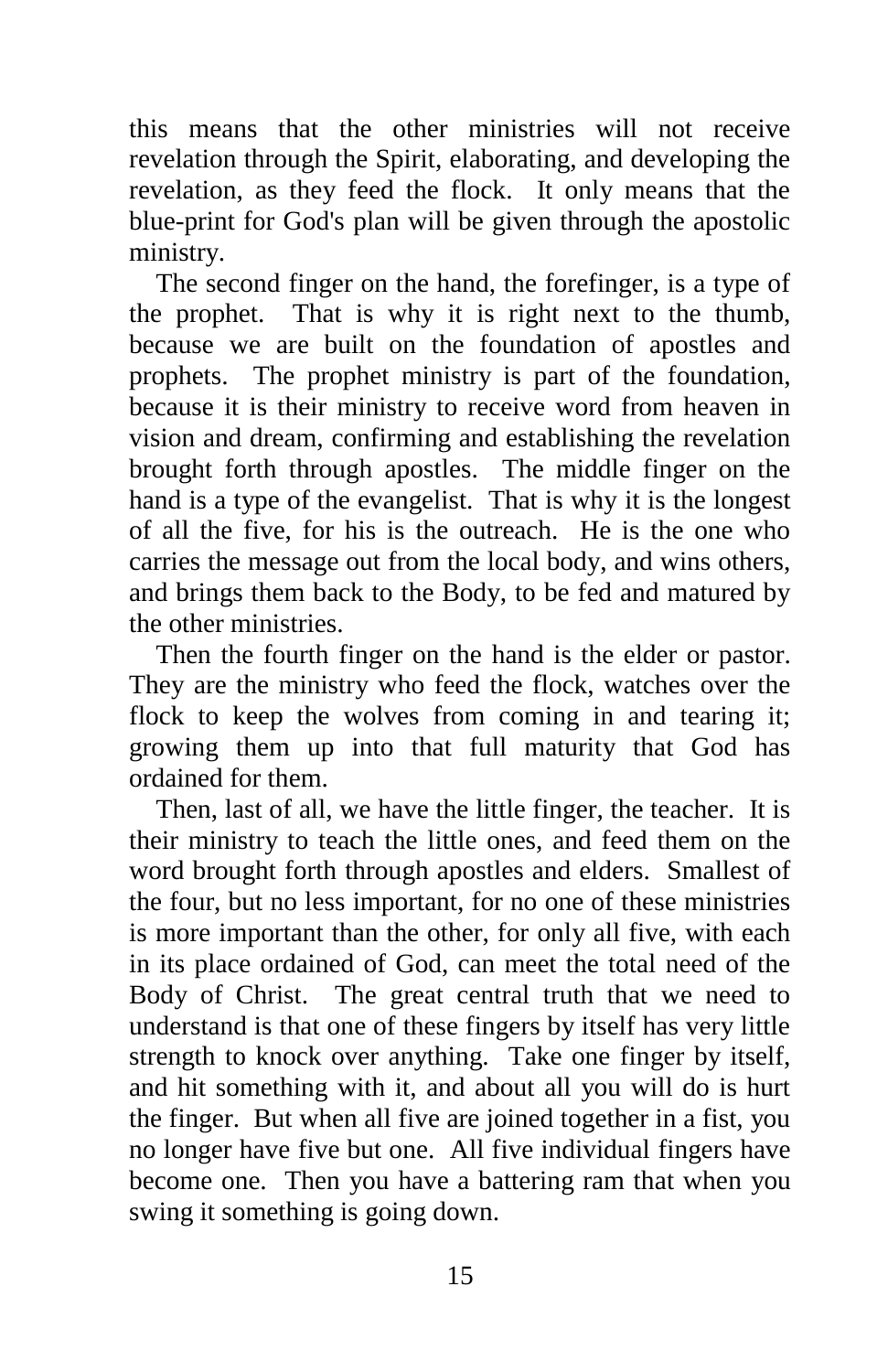One individual ministry by itself is never going to cause a tremor in Satan's kingdom, be it Oral Roberts, of Billy Graham, or any other. But one day when all five ministries have become one, the ministry of Christ, through His Body, each in his place, then you are going to have a battering rain that is going to move across the world and knock Satan off his throne.

 However, there is only one way that all five ministries can become one. You will notice that the fingers on your hand are made so that there is only one way they can bend, that is downward, toward one another, the four toward the thumb, and the thumb toward the four. And it is only as they bow downward toward one

another in this way, that they become one, and a fist is formed that moves something when a blow is swung. Even so, until the ministries in the Body of Christ learn to bow down before one another; submitting themselves one to another, and in so doing submitting themselves to Christ, there is never going to be any real power to knock Satan off his throne.

 As long as the five fingers on your hand are standing up straight, they may be five perfectly good fingers, but if you swing a blow with them all standing straight out, you will not only not have any real power in the blow, but will probably break some of the fingers. I have seen many ministries in times past broken, and fall out of the ministry, because they tried to strike Satan as individual fingers. But when the five fingers on your hand bow down before one another they become a fist, and therefore no longer five ministries to fight for the body but one, and thus a mighty battering ram against its enemies.

 Even so, as long as the ministries in the Body of Christ want to stand as individuals, straight and tall, proud of their individualism, proud of their ministry, they may be a very fine finger, but there will never be any real power against Satan's kingdom. It is only when all five bow down before one another, submitting themselves to Christ, that the five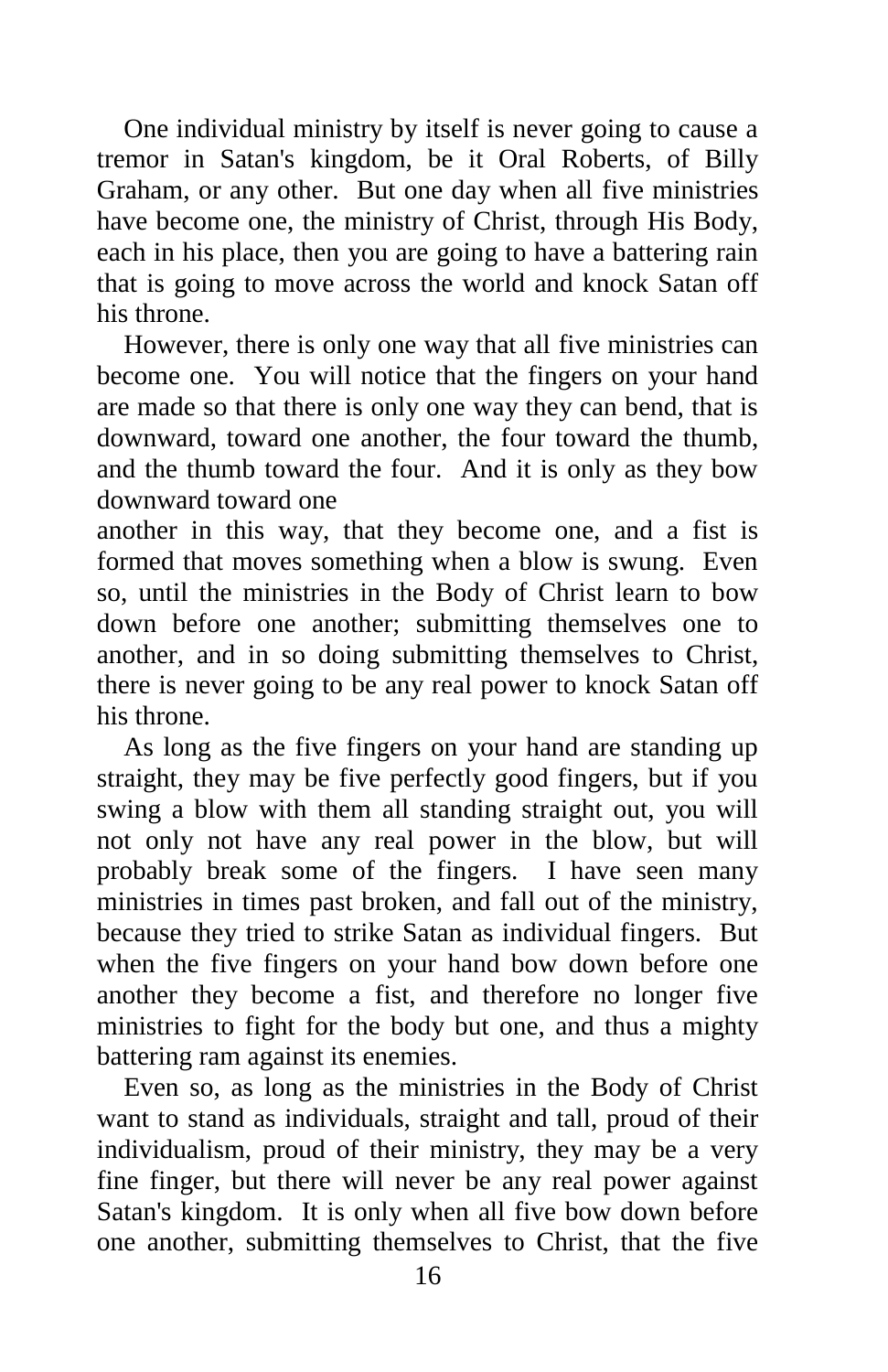will become one ministry - the ministry of Christ through His Body. Then there will be a mighty battering ram that will move across the earth and knock Satan off his throne, especially when that fivefold ministry, that God is restoring today, has set the whole Body of Christ in order, and they have the strength of the whole Body behind them. For even if one swings a blow with the fist, from the shoulder, without the strength of the whole Body behind it, it can only have partial power. But when every member in the body is supplying its effectual measure, then you have the full power of the Body behind that blow.

 This brings us to the next step in the revelation of God's divine order. We have been revealing God's order for the ministry. Now let us look at God's order for the members of the Body who are not set by the Spirit in the hand ministry. The first thing for you to realize is that you are not the ministry, you are the body. Therefore you must realize you cannot feed yourself. You must be fed by the Lord. You are not anointed to feed yourself. You do not know what kind of food you need and the head, Jesus, is not going to tell you, He is going to tell the hand ministry He has set in the Body to feed you. Therefore it is time for you to stop trying to tell the hand ministry what you should be fed, and submit yourselves to Christ, that, through His ministry, He might feed you, and grow you up into Him. In Joshua 3:2-4, as the wilderness wandering of the first generation of the children of Israel was drawing to a close, and God was ready to take the second generation in, He spoke through Joshua to that second generation and said, "When ye see the ark of the covenant of the Lord your God and the priests the Levites bearing it, then ye shall remove from your place and follow after it. Yet there shall be a space between you and it about two thousand cubits by measure. Come not nigh unto it, that you may know the way by which ye must go, for ye have not passed this way before."

 This is the hour in which we have come to the end of our wilderness wanderings. The old generation is dead. In the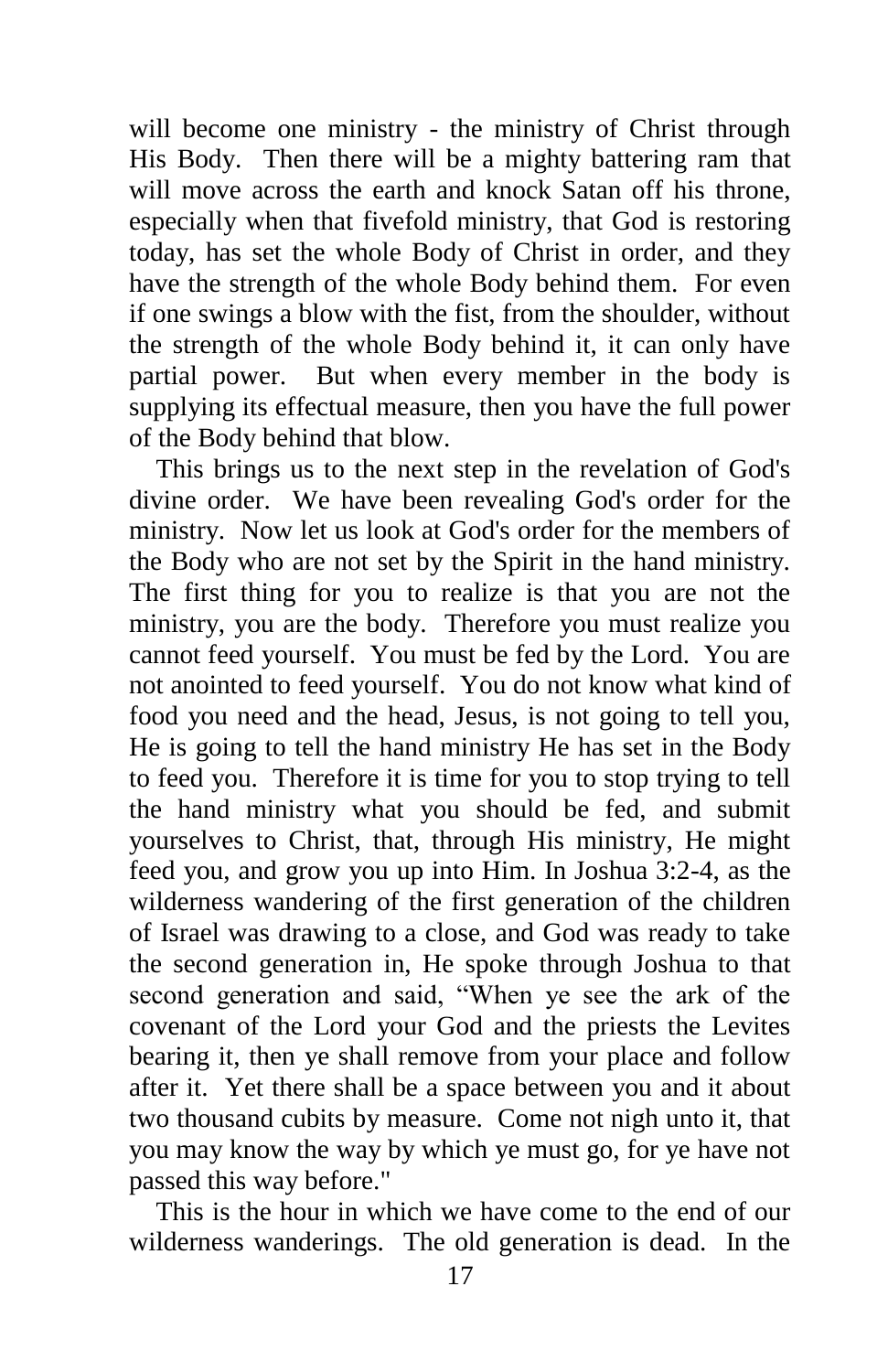last few years God has called a new generation out of the denominations and baptized them in His Spirit. Out of them He is raising up a priestly ministry. They are picking up the ark of the covenant, which is the name, the nature of Jesus, that was birthed in you at your new birth, to carry it over Jordan and on into its promised land. To those of you who are that new generation, it is time for you to move from your place and follow after it, from your little doctrinal rut, from your little organizational system, from your place in the world, and follow after. Nevertheless, you must keep a space of two thousand cubits between you, and that ark, and the priestly ministry that carries it. You must not put your hands on it. You must not try to tell the ministry how to carry it. That is, you must not try to tell the priestly ministry God has raised up for you, which is the Ark of the Covenant, how to go on to perfection. You must keep your two thousand cubits, in order that you may know the way which you shall go, for you have not passed this way before.

God is taking you somewhere you have never been, and you do not know the way, and He is not going to reveal it to you. He is going to reveal it to the ministry. Secondly, you, who are the Body must realize that you have a ministry to the ministry. Just as the hand on the human body could not work for the food that feeds it, or fight for it, or even lift the fork to the mouth, without the strength that is ministered to it through the members of the body, as that strength flows through the body, out through the shoulders and down the arm, just so the hand ministry in the Body of Christ cannot work, or feed, clothe, and bathe, and fight for it without each member of the Body supplying its part and working in its effectual measure. It is your ministry to minister to the hand in financial and material things, while they give themselves to prayer, and the Word, and minister to you in spiritual things. It is your ministry to strengthen them by giving kind, loving attention as they feed you, that they might receive life and encouragement from you. It is your ministry to send them forth in front of you, and support them as they go in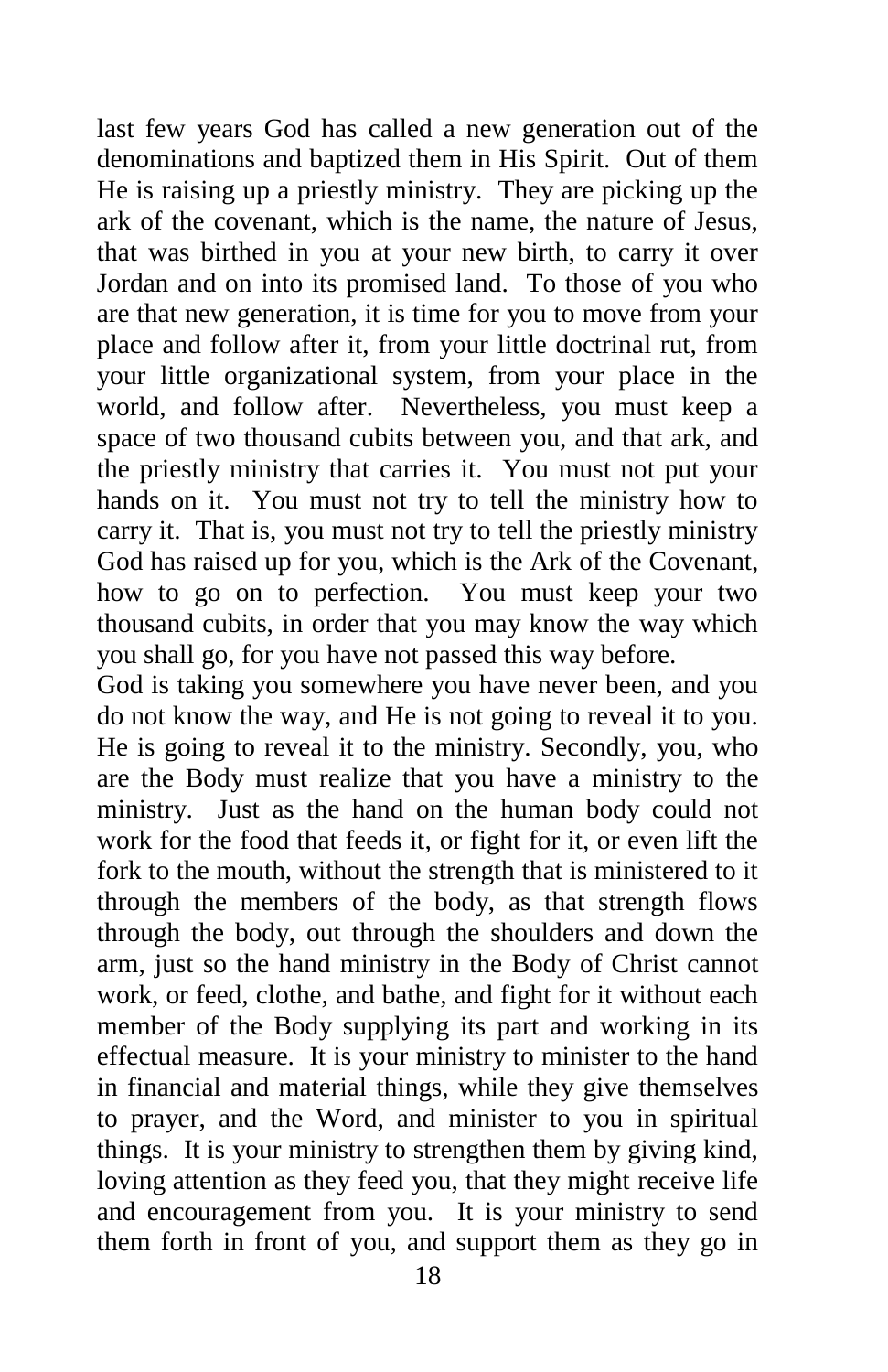front of you to fight the enemies of the Body of Christ, just as the human body gives the hands strength to go in front of it and meet its enemies head on.

 When the hand of your human body starts to pick up a tool to earn food for the body, there are muscles way down in your stomach that must supply strength, or it cannot do its job. Only when every muscle and member of the body is doing its part to supply strength to the hand, can the hand have the strength to fulfill its ministry to the body. But when every member and muscle in the body is doing its part to supply strength to the hand, then the hand can labor for, and bring food to the mouth that gives strength to the body, so it can give more strength to the hand, so it can minister more life to the body, and thus the body grows up into the fullness of its stature. When the day comes that all the members of the Body of Christ are fulfilling their ministry to the fivefold ministry, that is called to feed, bathe and clothe them with the fine linen which is the righteousness of saints, then the hand will have strength to give themselves to prayer, and ministry of the Word, and minister life to the Body, and thus the Body of Christ will be able to grow up to the fullness of His stature, even as Paul said in Ephesians 4:15-16, "Speaking the truth in love, we must grow up into him who is the head in all things, from whom the whole body, fitly joined together, and compacted by that which every joint supplieth, according to the effectual working in the measure of every part, maketh increase of the body unto the edifying of itself in love."

Therefore, there is going to come forth, in these last days, a body of people who will fulfill their ministry to feed and clothe with natural things the hand ministry that feeds and clothes them with spiritual things. Not because offering plates are stuck under their noses, or a preacher throws a law of tithing at them, but because they have the revelation of the Body of Christ, and that God has tempered the Body together, so that the Body must fulfill its ministry to the hand, in order for the hand to have the strength to minister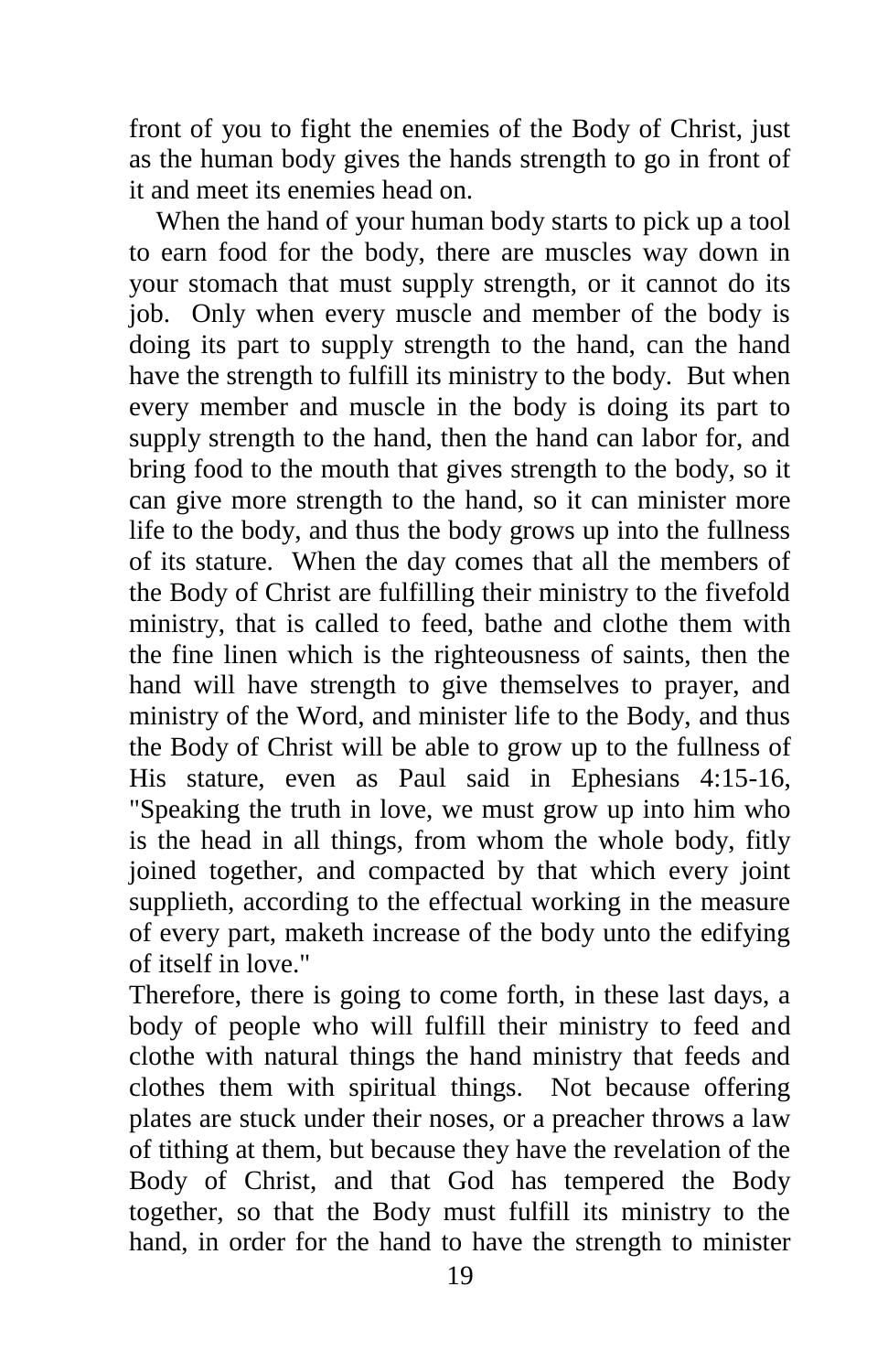life to the Body. It is for lack of this revelation that there has been so little life and power in the Body of Christ till now. The members of the Body have seen themselves only as individuals, called only to receive, and be blessed by the ministry, and perhaps tithe as a duty to God. And most of the ministry have seen themselves as individuals, set over the Body to rule over them, and try to make them tithe, and give as a duty to God. Neither have seen that, by the Spirit of God, they, as members of the Body, are set, not over or under, but in one another. Only as they minister life one to another, can the whole Body, of which they are both a part, remain spiritually alive and grow up into His stature.

 God help us to learn what the Bible means when it says, "No man liveth unto himself" It means no man can live, can have true life, living unto himself as an individual, for God has made us a Body. If any one of the members of my human body were cut off of the body, and tried to exist as an individual, it would soon wither away and die, without the life of the rest of the body flowing to it. If the members of the human body tried to walk in the petty individuality that the members of the Body of Christ have up to now, there would be no more life in it than there has been of the life of Christ in the Body of Christ till now. What do you think would happen to the human body if it awoke one morning, and the foot said to the hand, "I don't think I'll carry you to work today, you hurt my feelings in church last night." Then the hand replied to the foot, "You weren't too nice to me in church either, I don't think I'll put your shoe on for you." Then the eye said to both of them, "You two are fussing and fighting Christians. I refuse to see for either of you anymore." The foot could not get its shoe put on, the hand could not go to work and get food to minister life to the body, the

whole body would go blind and begin to die: And everything would be a mess. Isn't this pretty much the mess that we have seen in the Body of Christ in times past until now? And what has been the cause of the mess has been the lack of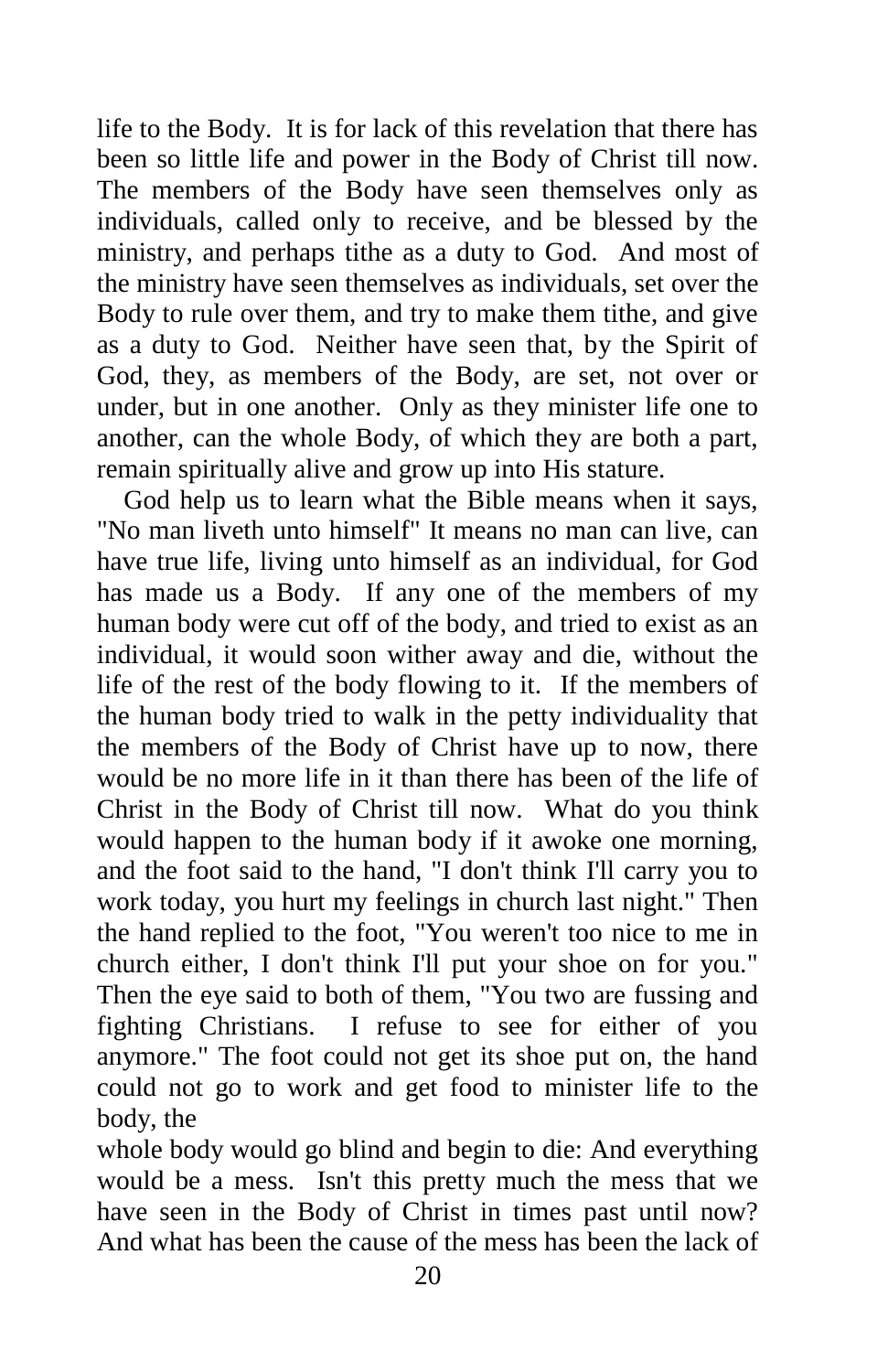the revelation of the Body of Christ, and what the Spirit means in 1 Corinthians 12 when He says, "God has tempered the body together so that there should be no schism in the body."

 We would like to open the reader's eyes to this great truth, by sharing with them the greatest revelation God has ever given me in all my years of life and ministry in Him. That was when He showed me that there is only one thing the hand of my human body cannot do, and that is minister to itself. It can minister to all the other members of the body, but not to itself. It can put on the foot's shoe, feed the mouth, comb the hair, scratch the back, but the one thing it cannot do, is do anything for itself. Then, to my amazement, the Lord went on to show me that this was true of every member of my body. That each existed only to serve the other, and though every member could minister to the other members, the one thing it could not do was do anything for itself. Then I saw that it was because of this order, that existed in the human body, that it continued to have life. And I saw that, though every member ignored its own needs and existed to minister to the needs of others, yet no member lacked for ministry and every need was met. Because, while each member was ministering to the needs of others, the head had the others meeting its need. Thus I saw that this body has life through an order wherein every member in it is so dead to self, that it exist only to minister to others.

 And one day soon, there is going to come forth a body of people the Body of Christ, wherein every member in it will be so dead to self, that he lives only to minister to the other members. And yet no member will lack for ministry. For while each one is ministering to another, the Head of the Body, Jesus, will have other members ministering to his need. I have seen this great principle of God working in a measure in my years in this end-time ministry. For when I was in the old order self-life, this body of mine enjoyed only the ministry of one to it, that was me. And you can be sure if I did not minister to it, no one else would, and because I was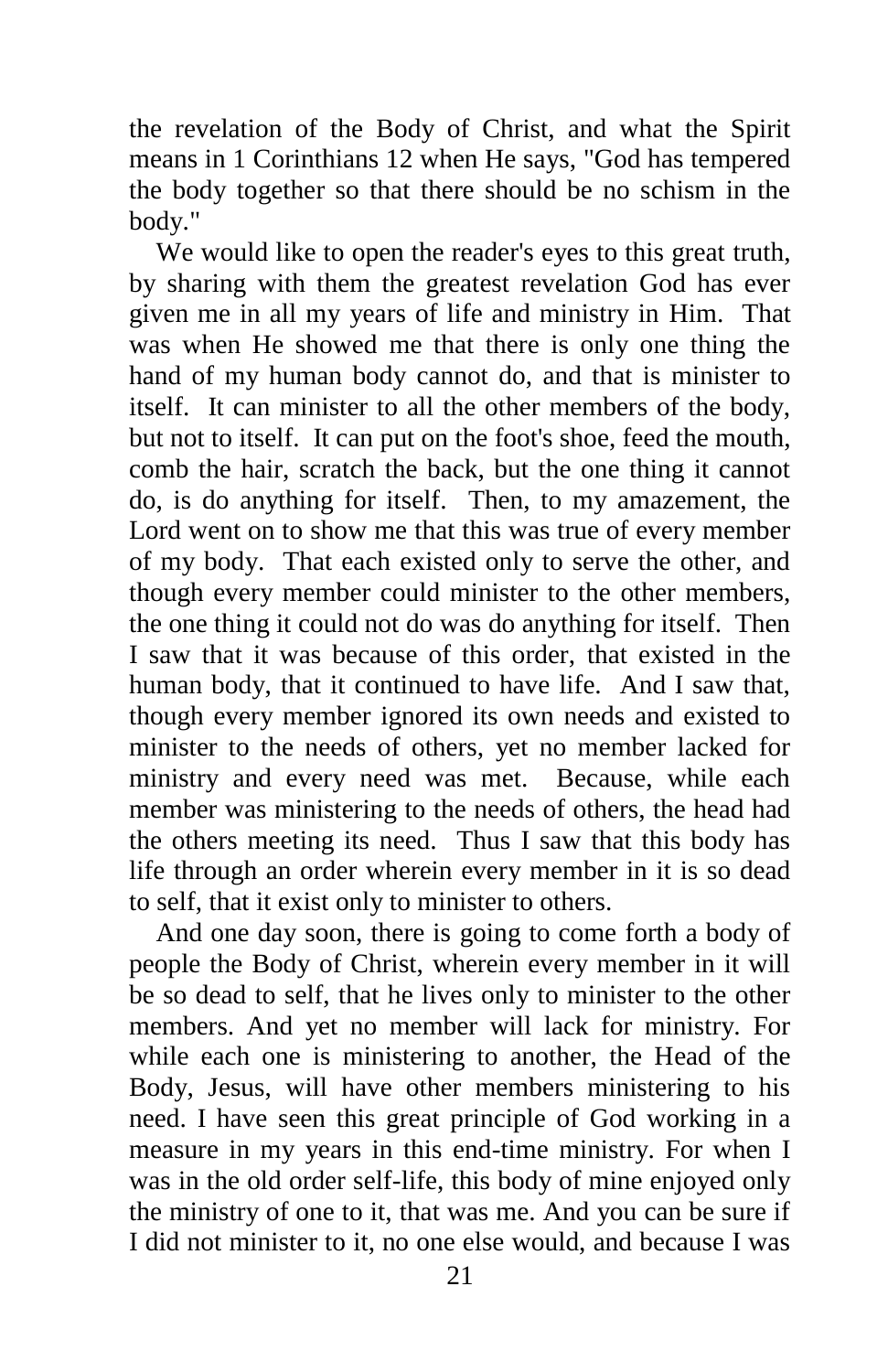so selfish I lived only to myself, I was getting my just deserts. But, in the past few years, since I have left all to live unto the Body of Christ, this body of mine enjoys the ministry of hundreds to it all over the world. I land my airplane in a certain city, and a brother member of the Body is there to meet me, and says, "Use my car while you are here, dwell in my house, eat my food, sleep in my bed." Thus is fulfilled the scripture where in Jesus said, "Whosoever leaveth houses and lands and father, mother, and brethren for my sake shall have houses and lands and sisters and brethren a hundred fold both in this world and the world to come." Thus I see it is a far better order to trade living unto myself as an individual, to living unto the Body of Christ. For in that order I had only the ministry of one to me, while in the new Melchisedec order God is bringing into being, I enjoy the ministry of hundreds, however I can testify to every man, that one can only move into this order by faith.

 It takes faith to go forth, spending your time meeting the needs of others, ignoring your own needs, and believing that as you do, the Head, Jesus, will have others coming up behind you, meeting your needs as you go. I can testify that for years I have seen it work.

 I well remember one Friday, when I was about to leave my wife on Saturday to go down to Haiti and hold a two weeks' Bible School for about seventy-five Haitian ministers. My wife desperately needed a hundred dollars by Monday and we did not have a hundred dollars. And the reason we did not have it, was because we had just sent the last five hundred dollars we had down to Haiti, to feed the seventy-five Haitians ministers during the two weeks Bible School. I left in faith, and by Monday afternoon my wife had the hundred dollars in her hand, because a woman of the Body of Christ, way out in Missouri, had dropped a check in the mail, with a note saying, "Brother Fife, the Lord told me to send this." This woman had never seen my wife, or knew her name. Months before, in a camp meeting in Missouri, she had approached me with a spiritual need, and I had sat down